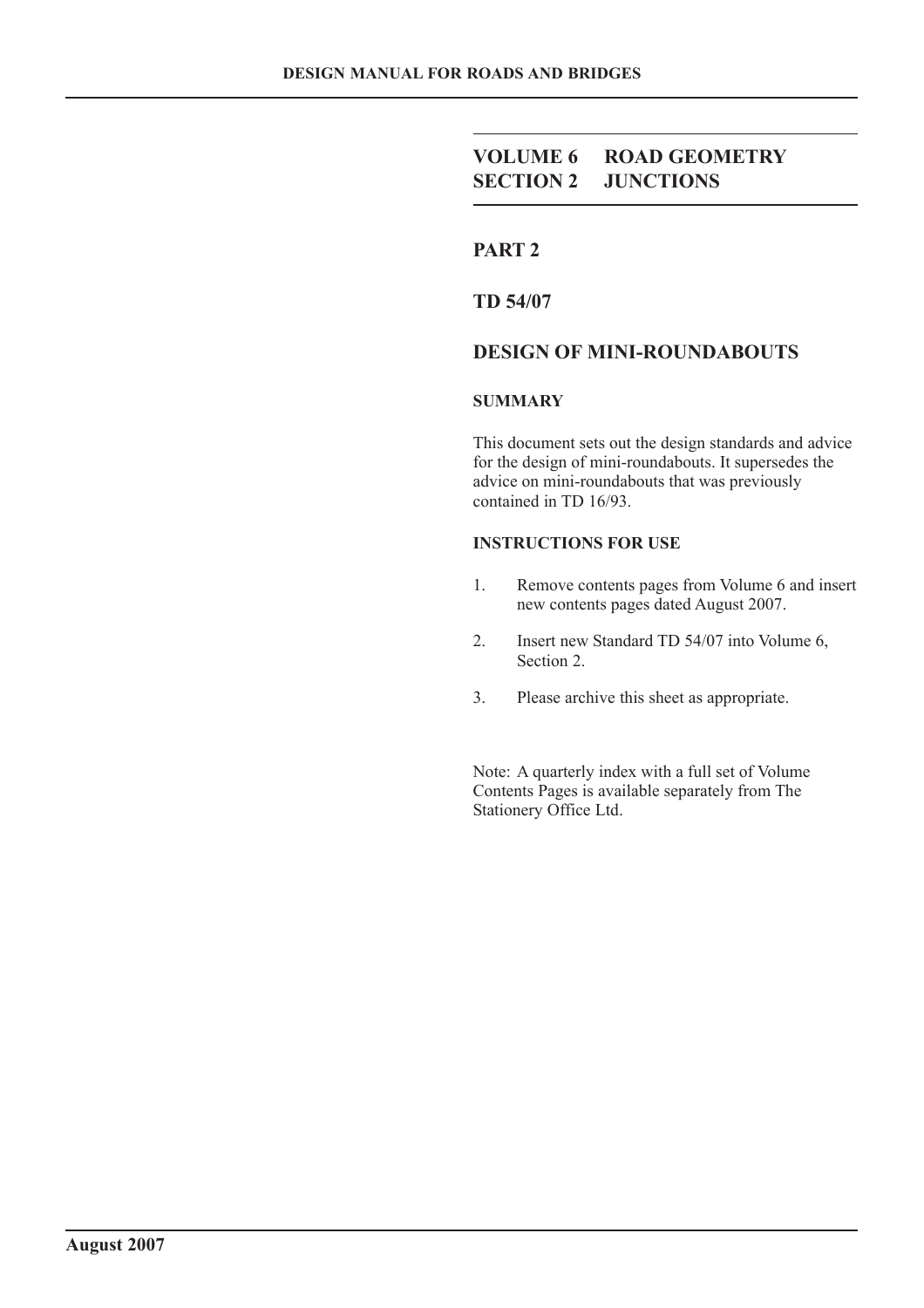**TD 54/07 Volume 6, Section 2, Part 2**



**THE HIGHWAYS AGENCY**



**TRANSPORT SCOTLAND**



**WELSH ASSEMBLY GOVERNMENT LLYWODRAETH CYNULLIAD CYMRU**

**THE DEPARTMENT FOR REGIONAL DEVELOPMENT Insert for a set of property of MORTHERN IRELAND** 

# **Design of Mini-Roundabouts**

Summary: This document sets out the design standards and advice for the design of miniroundabouts. It supersedes the advice on mini-roundabouts that was previously contained in TD 16/93.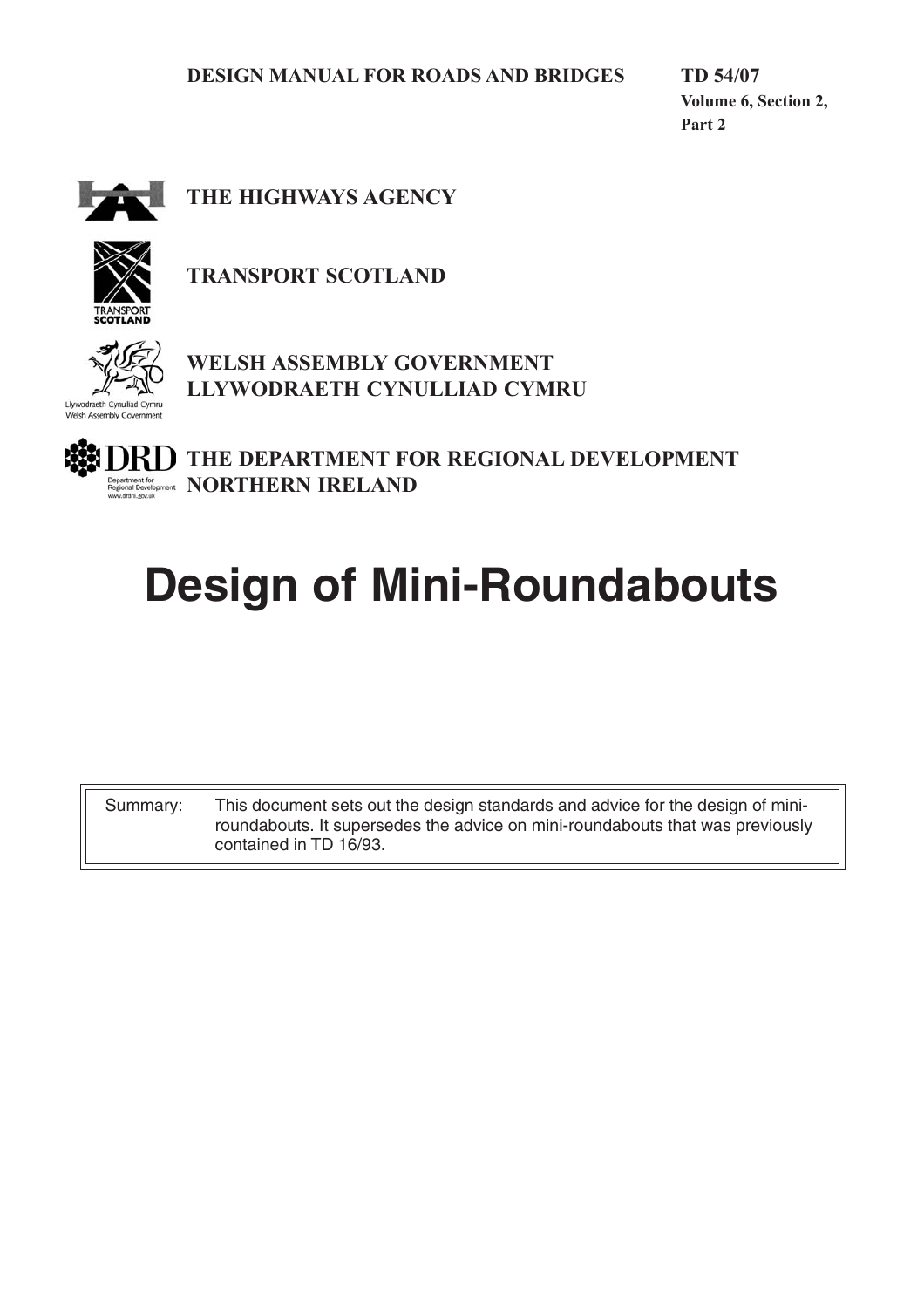### **REGISTRATION OF AMENDMENTS**

| Amend<br>$\rm No$ | Page No | Signature & Date of<br>incorporation of<br>amendments | Amend<br>$\rm No$ | Page No | Signature & Date of<br>incorporation of<br>amendments |
|-------------------|---------|-------------------------------------------------------|-------------------|---------|-------------------------------------------------------|
|                   |         |                                                       |                   |         |                                                       |
|                   |         |                                                       |                   |         |                                                       |
|                   |         |                                                       |                   |         |                                                       |
|                   |         |                                                       |                   |         |                                                       |
|                   |         |                                                       |                   |         |                                                       |
|                   |         |                                                       |                   |         |                                                       |
|                   |         |                                                       |                   |         |                                                       |
|                   |         |                                                       |                   |         |                                                       |
|                   |         |                                                       |                   |         |                                                       |
|                   |         |                                                       |                   |         |                                                       |
|                   |         |                                                       |                   |         |                                                       |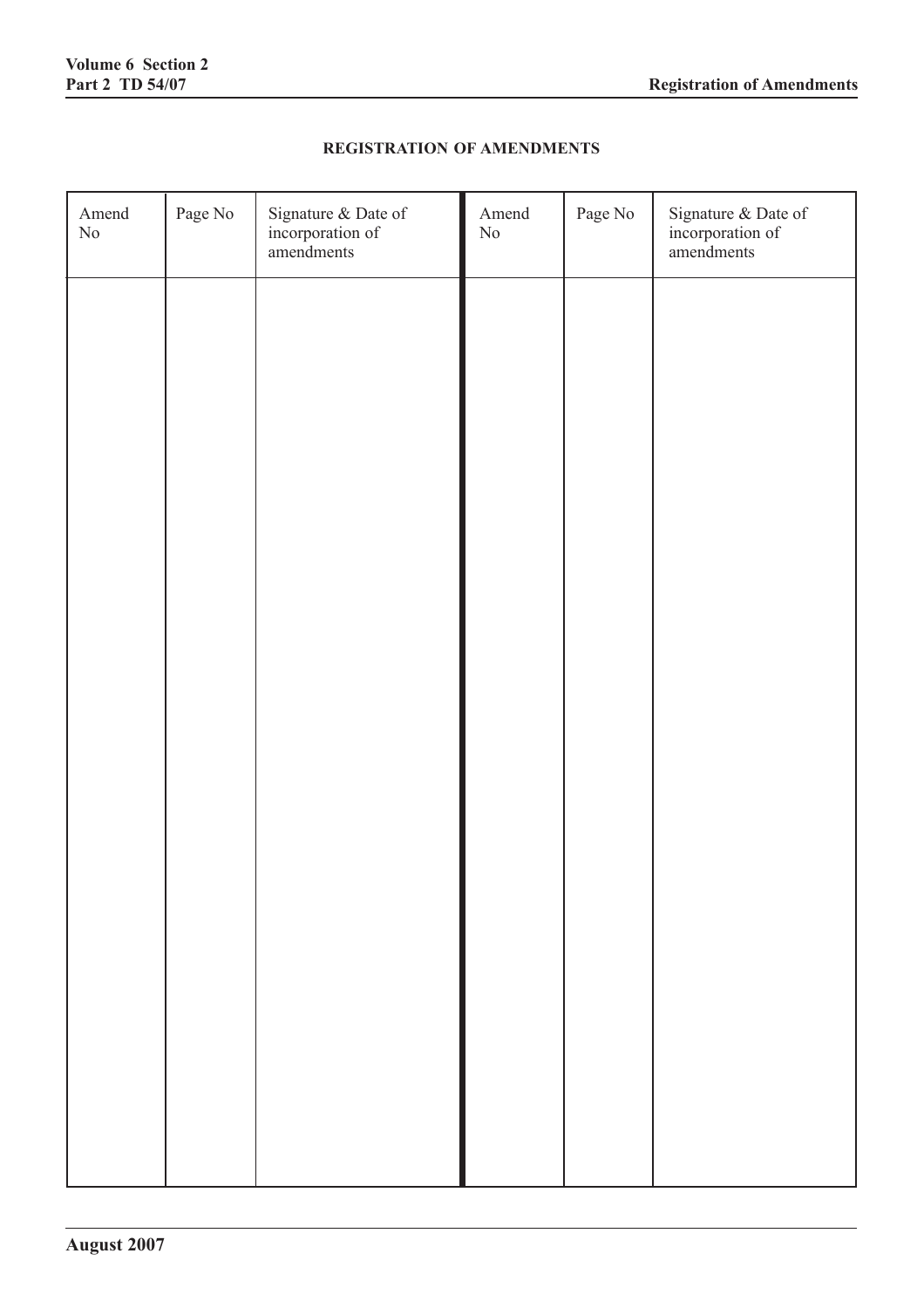### **REGISTRATION OF AMENDMENTS**

| Amend<br>$\rm No$ | Page No | Signature & Date of<br>incorporation of<br>amendments | Amend<br>$\rm No$ | Page No | Signature & Date of<br>incorporation of<br>amendments |
|-------------------|---------|-------------------------------------------------------|-------------------|---------|-------------------------------------------------------|
|                   |         |                                                       |                   |         |                                                       |
|                   |         |                                                       |                   |         |                                                       |
|                   |         |                                                       |                   |         |                                                       |
|                   |         |                                                       |                   |         |                                                       |
|                   |         |                                                       |                   |         |                                                       |
|                   |         |                                                       |                   |         |                                                       |
|                   |         |                                                       |                   |         |                                                       |
|                   |         |                                                       |                   |         |                                                       |
|                   |         |                                                       |                   |         |                                                       |
|                   |         |                                                       |                   |         |                                                       |
|                   |         |                                                       |                   |         |                                                       |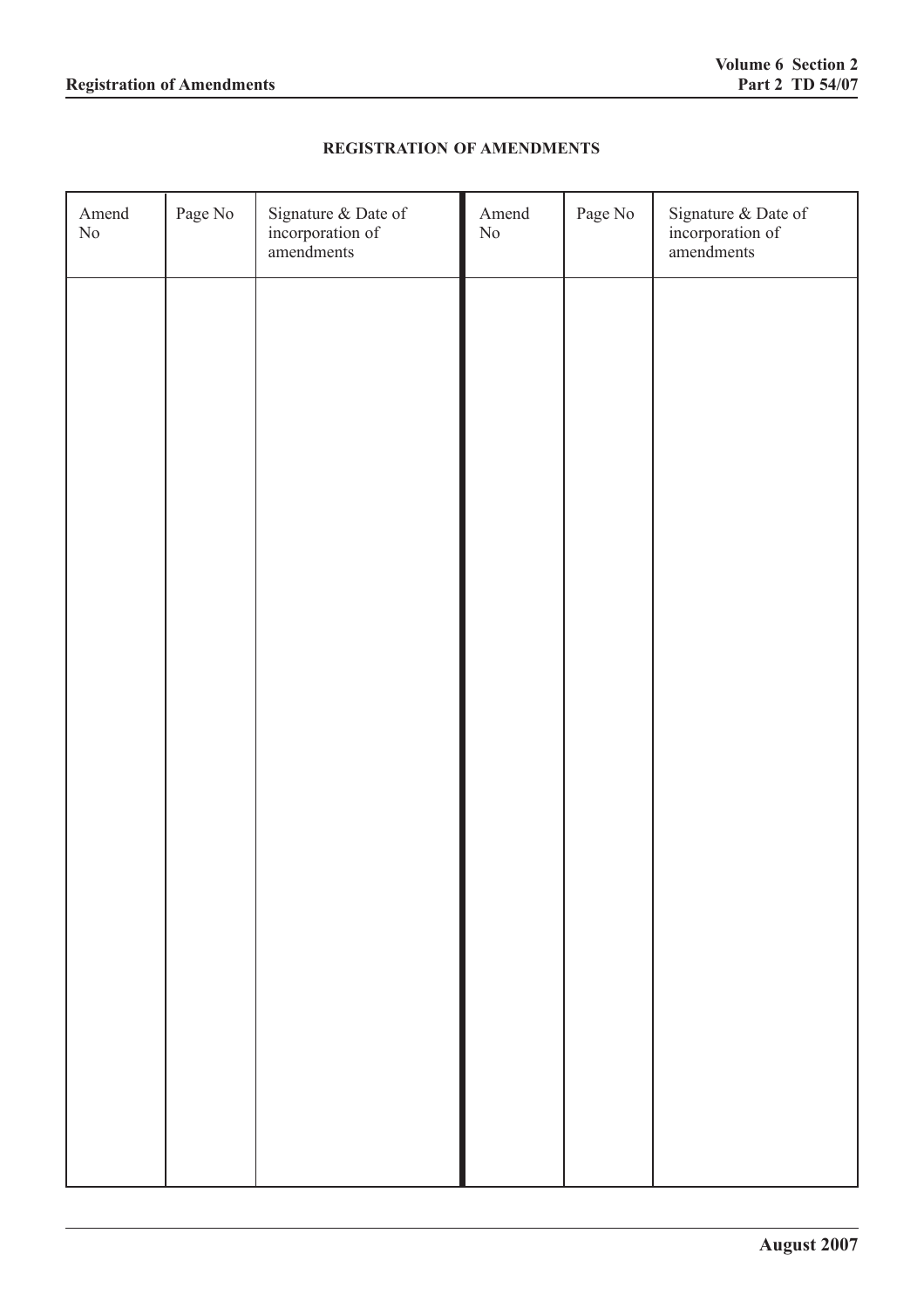# **VOLUME 6 ROAD GEOMETRY SECTION 2 JUNCTIONS**

# **PART 2**

**TD 54/07**

# **DESIGN OF MINI-ROUNDABOUTS**

#### **Contents**

Chapter

- 1. Introduction
- 2. Siting and Use of Mini-Roundabouts
- 3. Safety
- 4. Road Users Specific Requirements
- 5. Assessment
- 6. Geometric Design Features
- 7. Conspicuity
- 8. References
- 9. Enquiries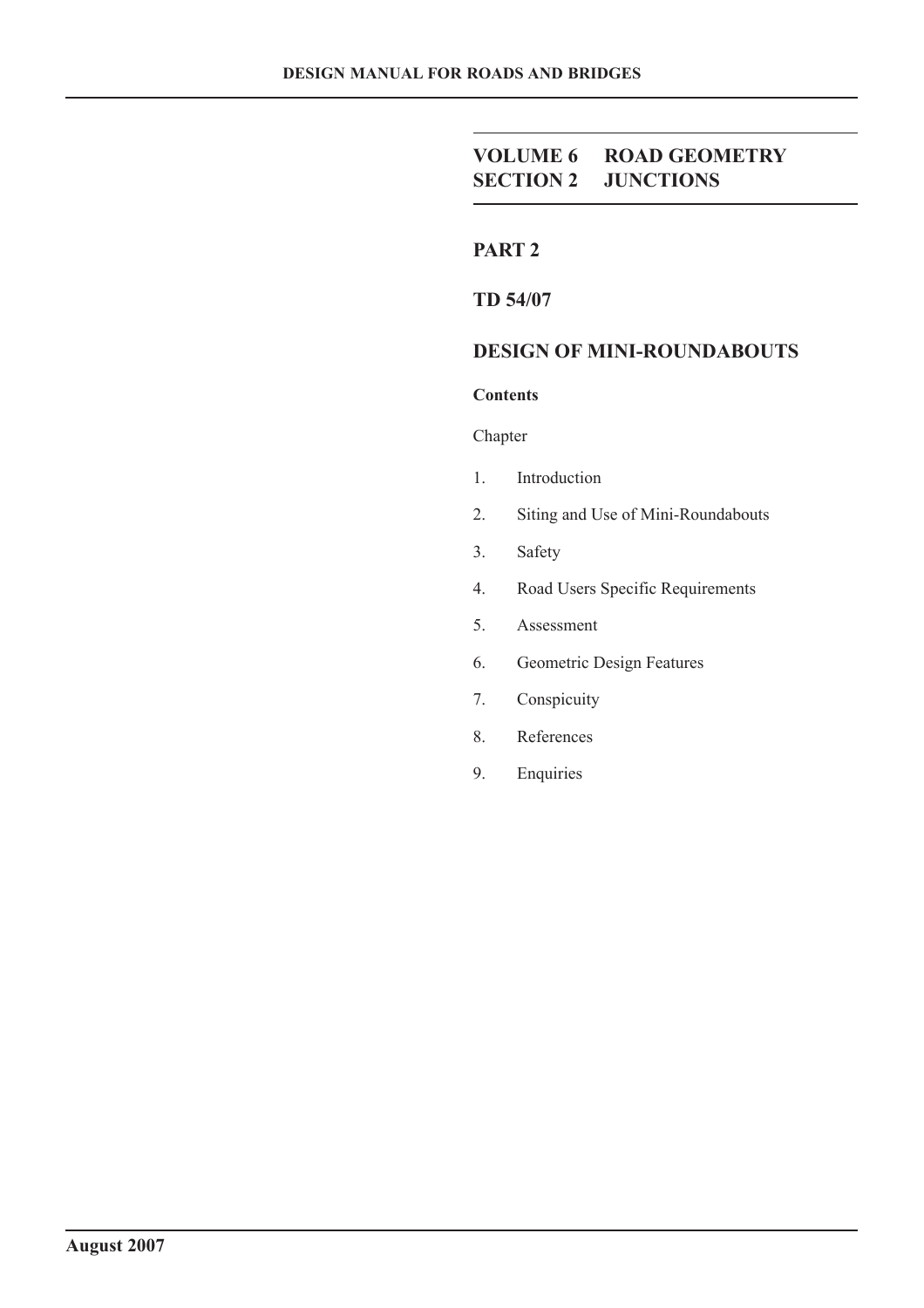# **1. INTRODUCTION**

#### **General**

1.1 A mini-roundabout has a central circular solid white road marking, which is flush with the road surface or slightly domed, instead of the central island found on conventional roundabouts. The marking is between one and four metres in diameter. If it is domed it may be up to 125mm at its highest point although this standard recommends it does not exceed 100mm. A mini-roundabout must have an Inscribed Circle Diameter (ICD) of 28m or less (see paragraph 6.1).

1.2 Traffic signs and road markings for miniroundabouts are prescribed in the Traffic Signs Regulations and General Directions (TSRGD). The Traffic Signs Manual Chapters 3 and 5 include supporting advice on signs and road markings. These documents must be applied as part of the design process in conjunction with this standard.

1.3 The legislation referred to in this document may, in some instances, have a specific Northern Ireland equivalent. For schemes in Northern Ireland, the designer should refer to the Overseeing Organisation for advice.

- 1.4 For the purpose of this standard:
- TSRGD diagram numbers reference appropriate traffic signs and road markings.
- The central circular solid white road marking is referred to as the 'white circle'. The white circle and the associated circulatory arrow markings are to TSRGD diagram 1003.4.

#### **Scope**

1.5 This document sets out the requirements for the location and design of mini-roundabouts including:

- three-arm and four-arm mini-roundabouts;
- double mini-roundabouts.
- 1.6 Advice is given on the following:
- the safety of mini-roundabouts and their suitability for non-motorised road users (NMUs);
- the siting requirements for mini-roundabouts including a flowchart for preliminary assessment;
- the geometric design features and conspicuity of mini-roundabouts.

1.7 Advice on the design of mini-roundabouts was previously given in **TD 16/93**. The main changes from **TD 16/93** relate to:

- (i) assessment, safety and accessibility impacts with information on capacity and restrictions on siting;
- (ii) positioning of the white circle and Give Way markings using vehicle swept paths;
- (iii) forward visibility from approach arms and visibility between arms;
- (iv) road and lane widths, with restrictions on the number of entry lanes;
- (v) height of domed white circles and use of 'buildouts' and traffic islands;
- (vi) conspicuity of mini-roundabouts in all conditions.

#### **Implementation**

1.8 This standard must be used forthwith for the design of all schemes for the construction and improvement of all-purpose trunk roads currently being prepared, provided that in the opinion of the Overseeing Organisation, this would not result in any significant additional expense or delay. The Design Organisation must confirm its application to particular schemes with the Overseeing Organisation.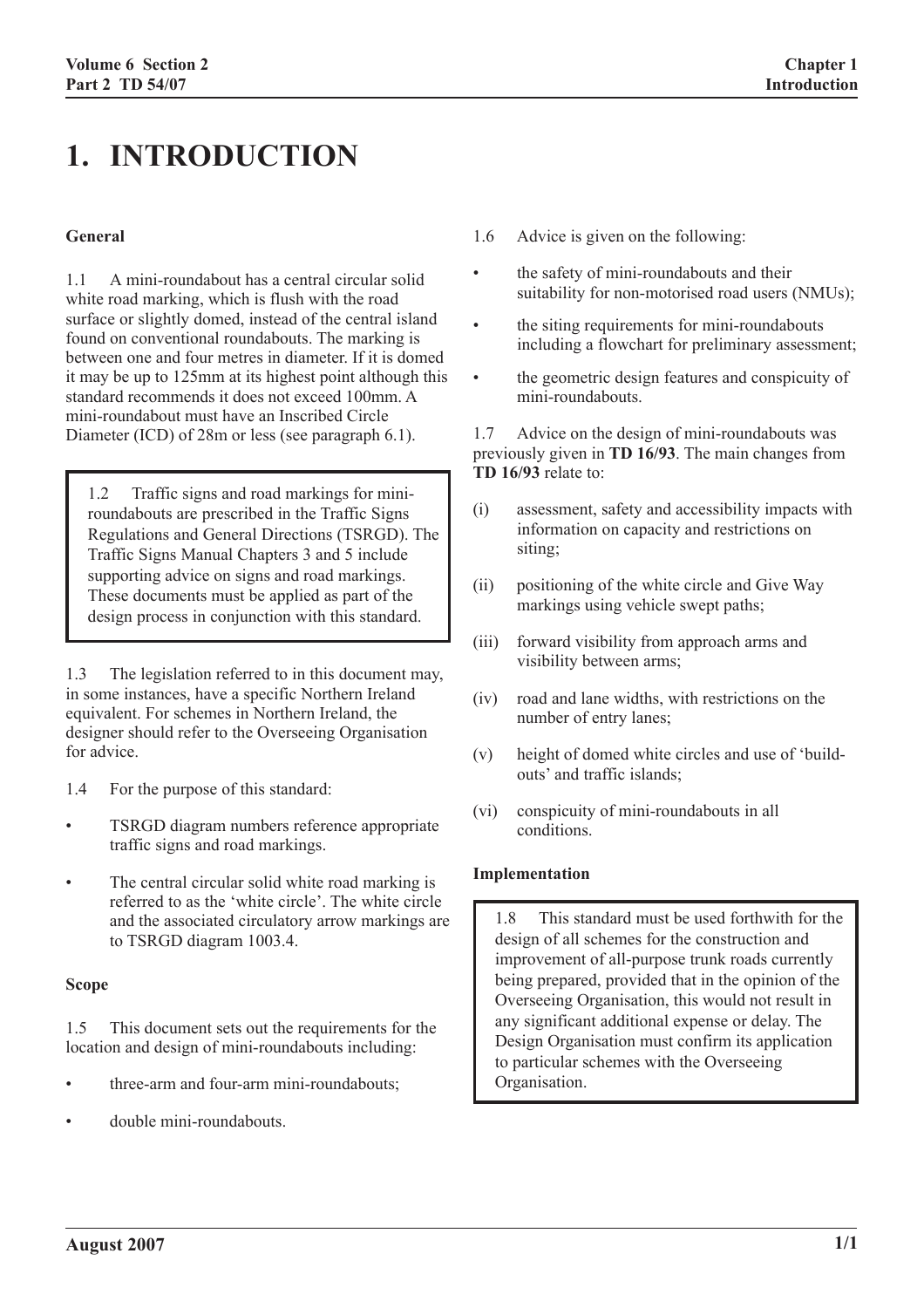# **General Principles**

1.9 The decision to introduce a mini-roundabout at a particular site should take account of locally prevalent types of junction, traffic control and driver expectation.

1.10 Mini-roundabouts with standard advisory give way markings (diagram 1003.3) rely on the 'priority to the right' rule for traffic (diagram 611.1).

1.11 Many existing mini-roundabouts have been introduced to replace priority junctions. The purpose of this has often been to address issues such as accident reduction, redistribution of queues and delays in a junction or road system or in conjunction with a trafficcalming scheme.

1.12 In some instances, for the space available, miniroundabouts can achieve greater capacity than other types of junction, for example traffic signals. They are often a compact and low cost option for junction design.

1.13 Three-arm mini-roundabouts and less busy fourarm mini-roundabouts are relatively safe over a wide range of geometric variables. However, experience has shown that busy four-arm and double mini-roundabouts may not perform as well in operational or safety terms as alternative forms of junction. Four-arm miniroundabouts are susceptible to widely variable accident rates.

1.14 Early discussions with the Maintaining Authority are recommended. Consideration should be given to all design measures that would improve the whole life value of the scheme by assisting safe and efficient maintenance.

1.15 Mini roundabouts may not be appropriate for use with Urban Traffic Control (UTC) or Integrated Demand Management (IDM) systems, or for other circumstances where access control is required.

#### **Mandatory Sections**

1.16 Mandatory sections of this document are contained in boxes. The Design Organisation must comply with these sections or obtain agreement to a Departure from Standard from the Overseeing Organisation. The remainder of the document contains advice and explanation, which is commended to users for consideration.

#### **Departures from Standard**

1.17 In exceptional situations, the Overseeing Organisation may be prepared to agree to a Departure from Standard where the standard, including permitted Relaxations, is not realistically achievable. Design Organisations faced by such situations and wishing to consider pursuing this course must discuss any such option at an early stage in design with the Overseeing Organisation. Proposals to adopt Departures from Standard must be submitted by the Design Organisation to the Overseeing Organisation and formal approval received **before** incorporation into a design layout.

#### **Relaxations**

1.18 In difficult circumstances Relaxations may be introduced at the discretion of the Design Organisation, having regard to all relevant local factors, but only where specifically permitted by this Standard. Careful consideration must be given to layout options incorporating Relaxations, having weighed the benefits and any potential disbenefits. Particular attention must be given to the safety aspects (including operation, maintenance, construction and demolition) and the environmental and monetary benefits/disbenefits that would result from the use of Relaxations. The consideration process must be recorded. The preferred option must be compared against options that would meet full Standards.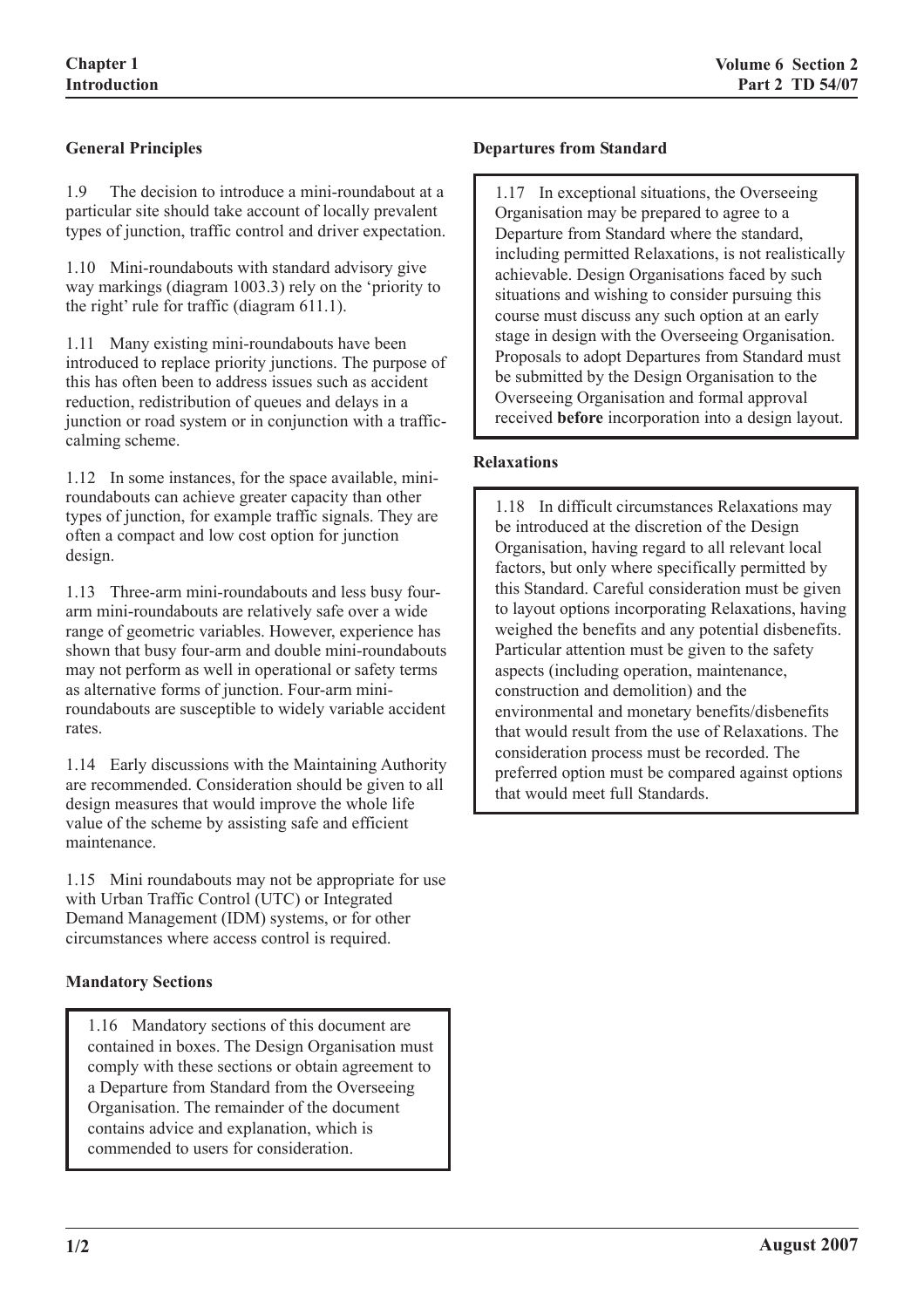# **2. SITING AND USE OF MINI-ROUNDABOUTS**

#### **Speeds and Speed Limits**

2.1 Mini-roundabouts must only be used on roads with a speed limit of 30mph or less and where the 85<sup>th</sup> percentile dry weather speed of traffic is less than 35mph within a distance of 70 metres from the proposed give way line on all approaches, unless installed in combination with speed reduction measures.

2.2 Where the existing  $85<sup>th</sup>$  percentile dry weather speed is 35mph and above and a miniroundabout is installed in combination with speed reduction measures in anticipation of reducing speeds to the required level, post installation vehicle speed monitoring must be undertaken. In the event that vehicle speeds remain at 35mph or above, further speed reducing measures must be installed.

## **Road Network and Land Use**

2.3 Mini-roundabouts are suitable as an improvement or remedial measure in a wide range of situations in built-up areas, including residential, business and shopping areas. However, where the forecast two-way Annual Average Daily Traffic Flow (AADT) on any arm is below 500 vehicles, a junction arrangement in accordance with **TD 42 (DMRB 6.2.6)** should provide the most appropriate design, with less likelihood of unwarranted disruption to the main traffic streams. Mini-roundabouts may be inappropriate for frequent use by long vehicles and some public service vehicles. The dimensions of these vehicles can often lead to relatively difficult manoeuvres within the space usually available. It may be inappropriate to locate miniroundabouts along routes leading to industrial areas or ports and main bus routes.

2.4 A mini-roundabout can be used at an existing junction provided there is adequate visibility and space for kerb realignment (see Chapter 6).

- 2.5 Mini-roundabouts must not be used:
- at new junctions;
- at direct accesses. See **TD 41 (DMRB 6.1.7);**
- on dual carriageways;
- at a junction where the forecast traffic flow on any arm is below 500 vehicles per day (2-way AADT).

2.6 It may be acceptable to introduce a four-arm mini-roundabout where the forecast traffic flow on one arm is less than 500 vehicles per day (2-way AADT) providing there is a strong expectation of the need to 'give way' on all approaches. This would be dependent upon the circulating movements at each junction. In this instance the Overseeing Organisation should be contacted for further advice.

2.7 The use of mini-roundabouts is not recommended at or near junctions where turns into or out from side roads are prohibited. This is because drivers do not expect to see vehicles U-turning on mini-roundabouts.

2.8 Introducing a mini-roundabout may lead to the reassignment of traffic to and from other routes. There is therefore a need to assess the surrounding network for the traffic and safety implications of introducing a new mini-roundabout.

2.9 Roundabouts in urban areas are not always compatible with Urban Traffic Control (UTC) systems. These systems move vehicles through controlled areas in platoons by adjusting traffic signal times to suit the required progress. Roundabouts can interfere with platoon movement to the extent that subsequent inflows to downstream traffic signals cannot be reliably predicted, and thus the sequence breaks down. However, in some cases, for example where there is a heavy right turn flow, a roundabout may be a better option.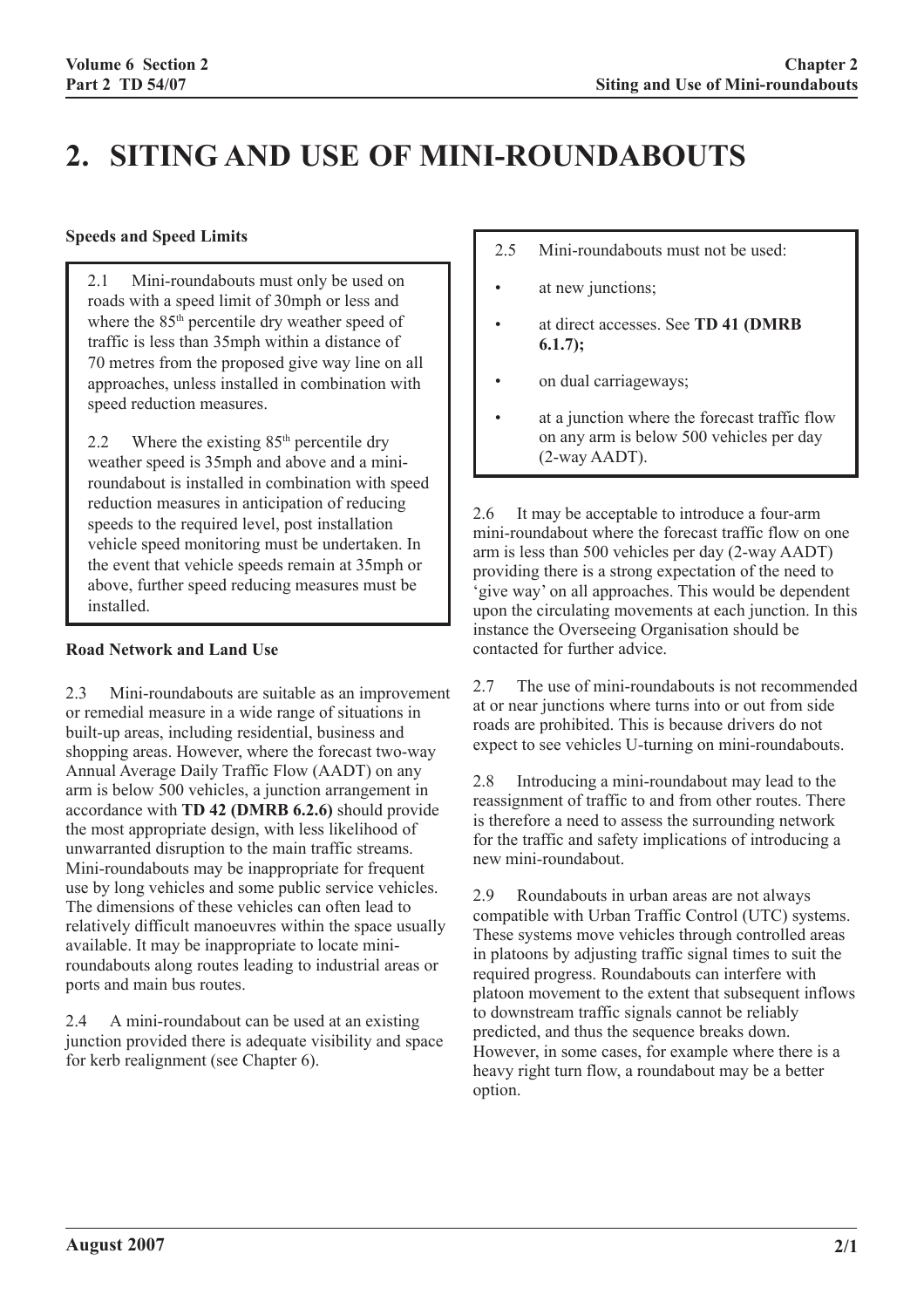2.10 The Design Organisation must assess the lengths of queue likely to be generated by the introduction of a mini-roundabout and ensure that any queues generated do not adversely affect the operation or safety of adjacent highway features.

### **Conflicts**

2.11 Where a three-arm mini-roundabout with single lane approaches replaces a major/minor priority junction, the junction becomes easier to negotiate, as drivers only have to concentrate on one stream of traffic circulating at low speed from their right. However, as the number of arms and/or traffic lanes to the miniroundabout increases, so does the potential for conflict.

2.12 The presence of two or more approach lanes encourages two abreast flow through the mini roundabout, increasing the number of potential conflicts. Division of entries into two lanes may require additional signing and marking to ensure safe and efficient operation. Division of entries into three lanes is not recommended, as this can be associated with high numbers of accidents, particularly involving two wheeled vehicles.

2.13 When traffic flows are low, drivers may consider conflict with other road users to be unlikely with the result that they might approach the junction at inappropriate speeds. Drivers can also be caught out by traffic approaching from their right at a relatively high speed. Inadequate or excessive visibility can exacerbate this situation. In order to make the junction work in a more predictable way, it is best to avoid installing miniroundabouts where traffic flows or turning proportions differ widely between arms, or where approach speeds are high.

#### **Land Requirements**

2.14 The alignment of the arms and the area of land required are determined by the requirements for lateral shift on entry (see paragraph 6.4) and those relating to visibility to the right (see paragraphs 6.17 and 6.18) and Stopping Sight Distance (see paragraph 6.22). An example of a mini-roundabout and its land requirement is given in Figure 2/1.



**Figure 2/1 – Example of a Mini-roundabout Junction**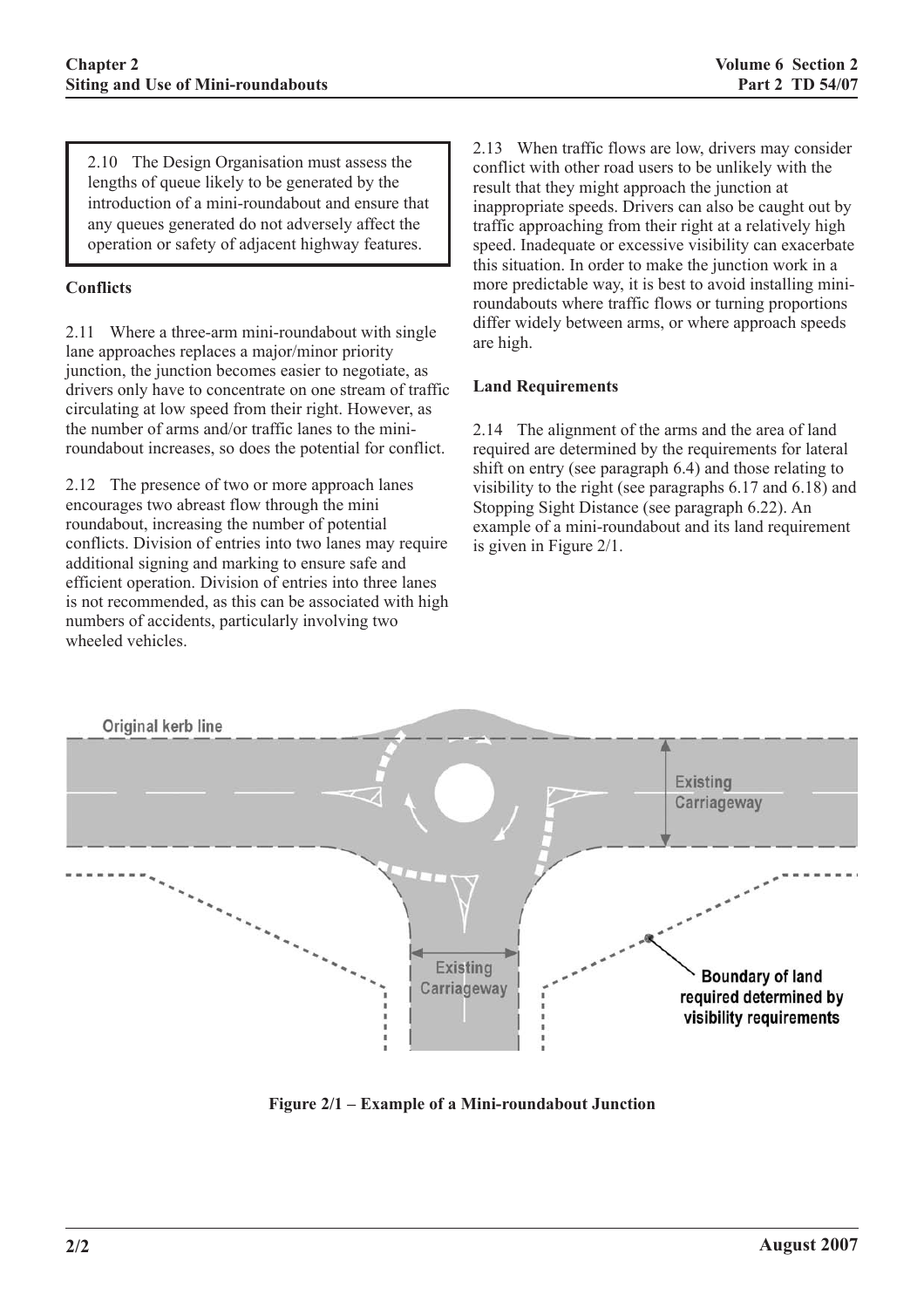#### **Four-Arm Mini-roundabouts**

2.15 Four-arm mini-roundabouts introduce additional conflicts and can create difficulty for drivers' perceptions of the layout and turning flows. They are not recommended where the sum of the maximum peak hour entry flows for all arms exceeds 500 veh/hr.

2.16 Mini-roundabouts with five or more arms must not be used.

#### **Double Mini-roundabouts**

2.17 Double mini-roundabouts separated by a short link can be effective in improving traffic flows at a pair of closely spaced junctions, a staggered priority junction layout, or an existing normal roundabout.

2.18 It is important that there is sufficient space for vehicles waiting at the intermediate give way lines (i.e. those on the short link). Large opposing rightturning movements can produce gridlock at double mini-roundabouts, particularly if the network is congested (see paragraph 2.23). An example of a double mini-roundabout layout is shown in Figure 2/2.

2.19 The layout should be designed so that it is clear to drivers that they are approaching a double miniroundabout in order to reduce the possibility of them crossing both roundabouts without noticing the intermediate give way lines.



**Figure 2/2 – Example of a Double Mini-Roundabout Junction**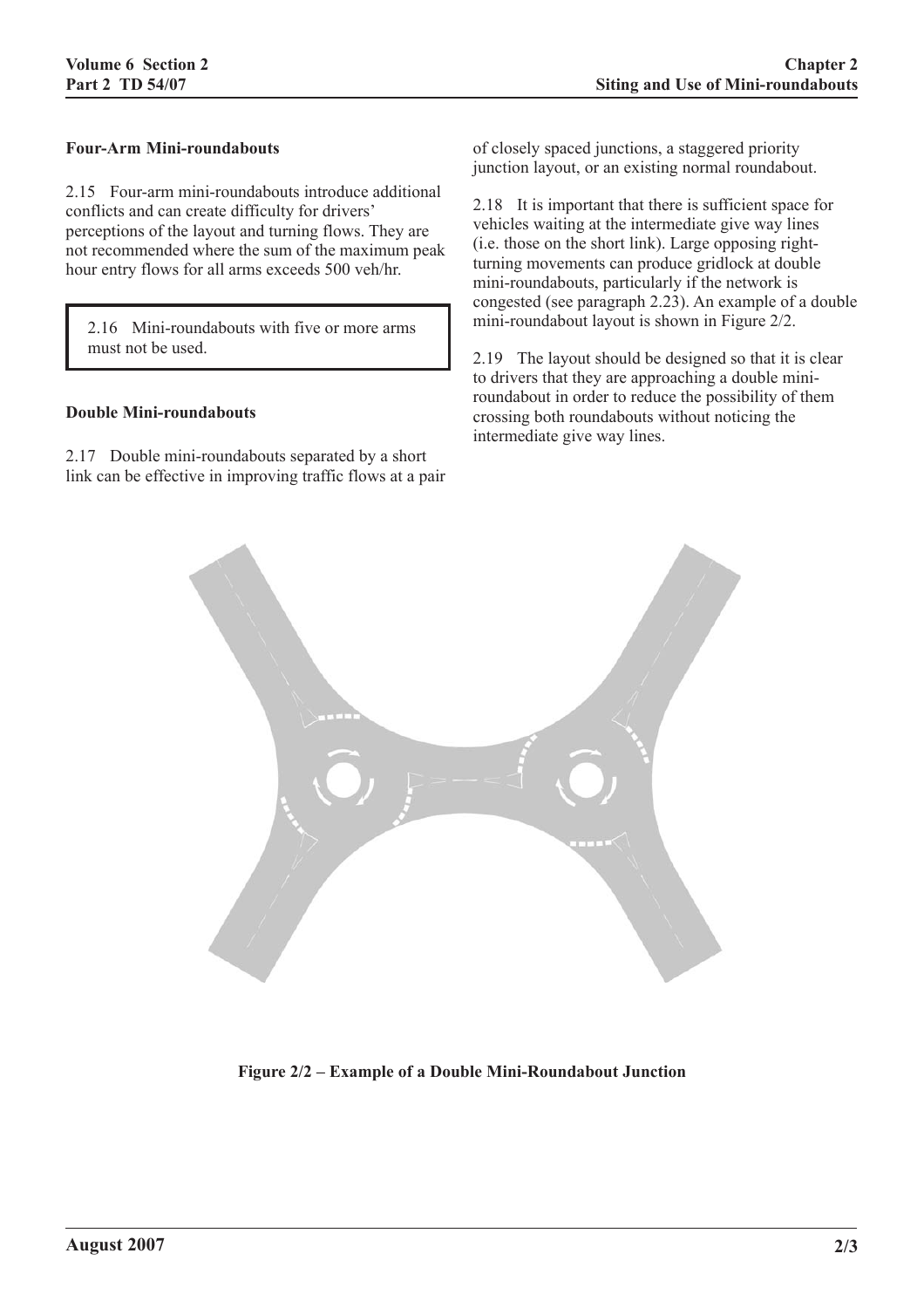### **Traffic Calming Schemes**

2.20 A mini-roundabout must not be used as a speed reduction measure in isolation. Where a mini-roundabout is used within a traffic-calming scheme, speed reduction must be achieved by means of suitable speed reduction measures on the approach. If the required speed reduction cannot be achieved, then a mini-roundabout must not be provided.

2.21 Any vertical deflection at a mini-roundabout must take the form of a speed table, the top of which must cover the whole junction area and extend outwards a minimum of 6m upstream of each give way line.

2.22 Refer to other publications for advice on speed reduction measures. A Traffic Calming Bibliography is contained in **Traffic Advisory Leaflet 2/05**. Advice on Trunk Road Traffic Calming is contained in **TA 87 (DMRB 6.3.5)**. Also refer to the **Highways (Traffic Calming) Regulations 1999**. Road humps must comply with the **Highways (Road Hump) Regulations 1999**. In Scotland the relevant regulations are: **Roads (Traffic Calming) (Scotland) Regulations 1994** and **The Road Humps (Scotland) Regulations 1998**.

#### **Traffic Flow**

2.23 The Design Organisation should undertake a detailed assessment of the peak capacity using suitable modelling software when making the final decision on junction choice.

2.24 The capacity at an intermediate give way line between double mini-roundabouts will be reduced by the effect of the first junction, and a queue at the intermediate give way line may interact with the first junction. Double junctions with short links of only one or two car lengths will be more susceptible than those with greater separation. In order to allow for this at the preliminary design stage, it is advisable to expect a reduction of 5% to 15% in the capacity of an intermediate give way.

#### **Feasibility Flowchart**

2.25 The flowchart in Figure 2/3 shows how to assess the feasibility of using mini-roundabouts.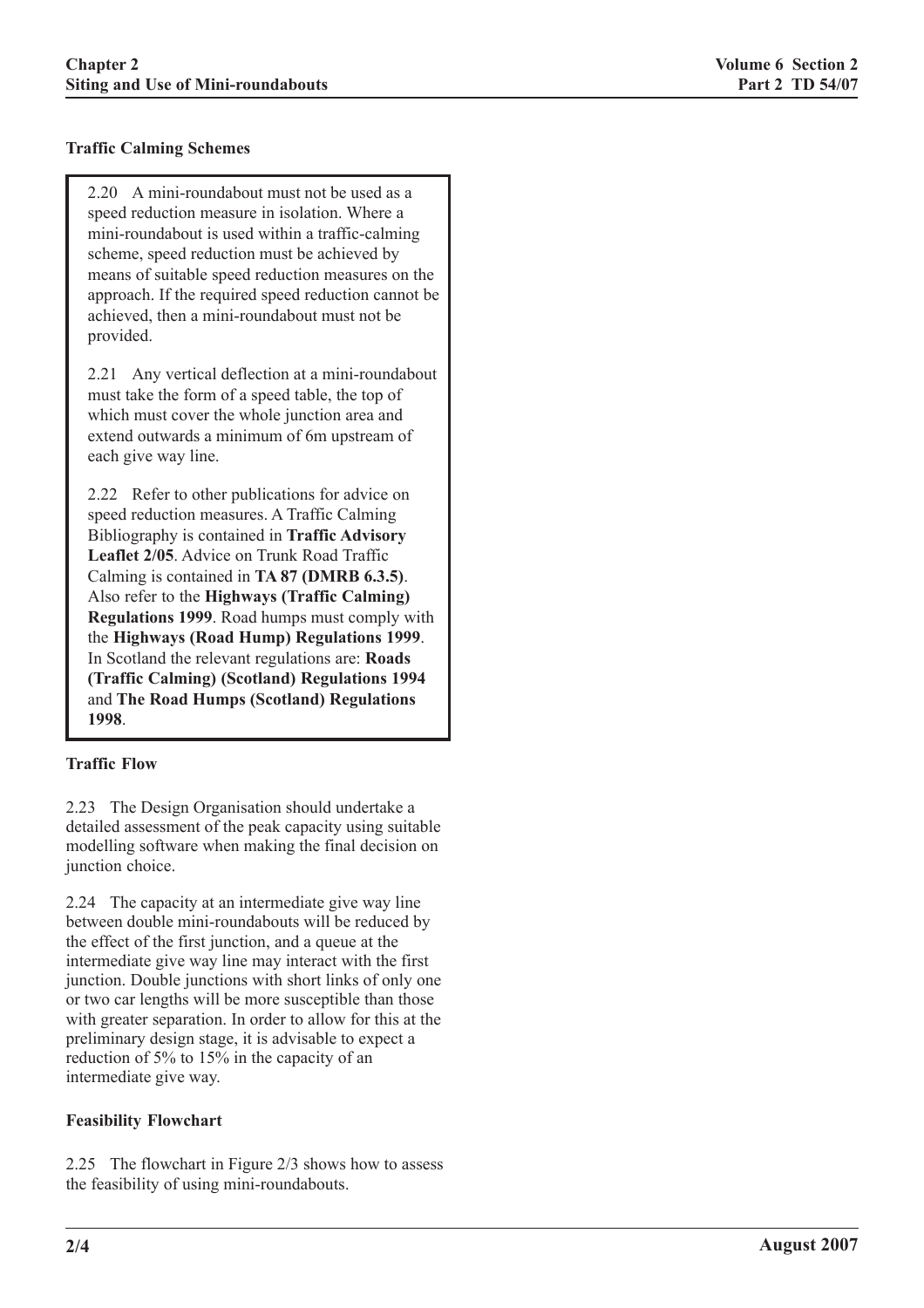

**Figure 2/3 – Procedures for Assessing the Feasibility of a Mini-roundabout**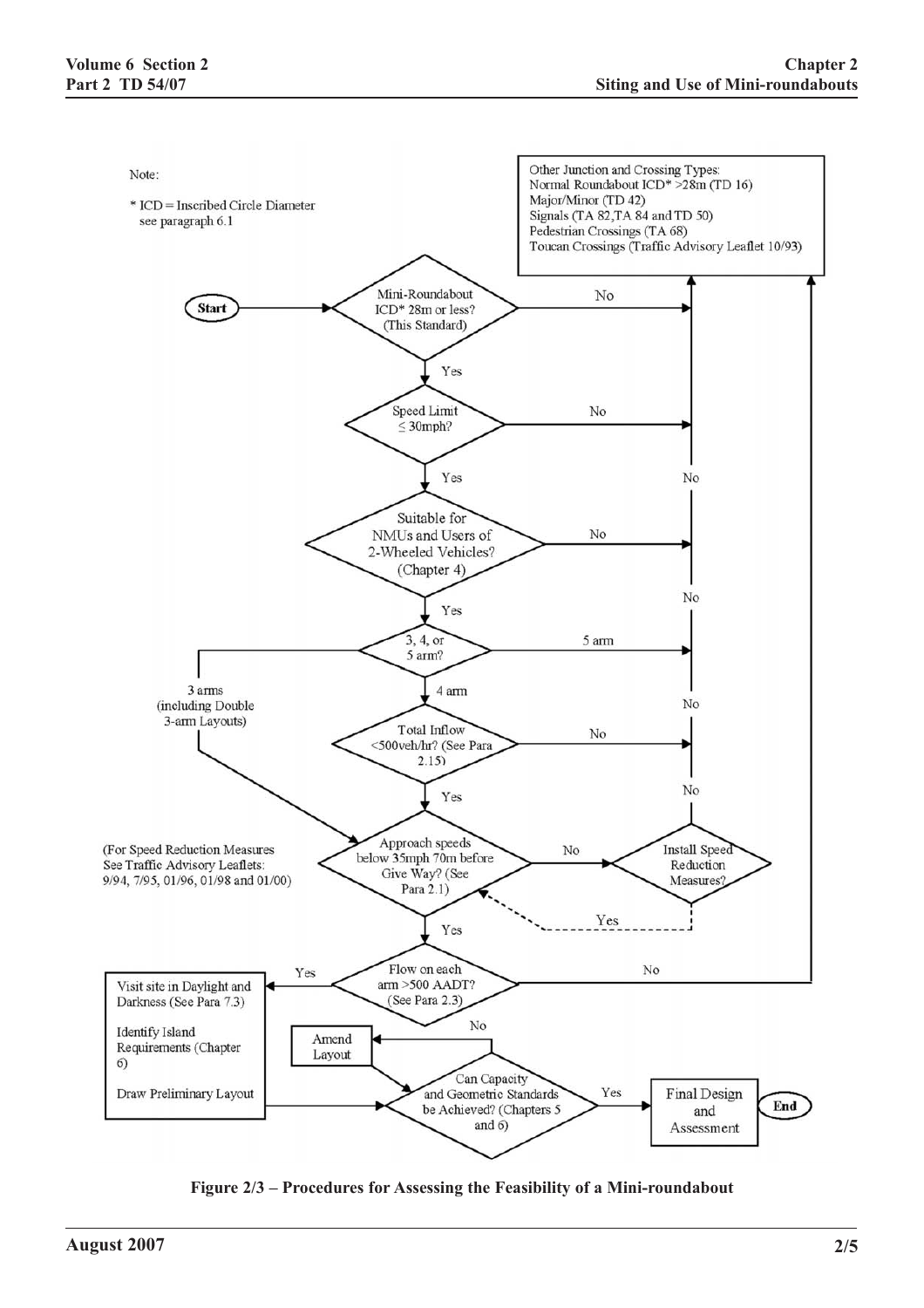# **3. SAFETY**

#### **General**

3.1 It is important to predict, as accurately as possible, the accidents likely to occur after introducing a mini-roundabout.

3.2 Paragraphs 3.3 to 3.14 below give an indication of the frequencies of accidents at mini-roundabouts and other necessary considerations.

#### **Sources of Information**

3.3 Accidents at mini-roundabouts are identified in the national STATS19 database of Personal Injury Accidents (PIAs). **TRL Report 281 'Accidents at Urban Mini-Roundabouts'** develops relationships between accident frequency and traffic flow, road features, layout geometry, land use and other variables. It covers accidents between 1986 and 1992 at 300 single mini-roundabouts on roads with 30mph speed limits. There have been no other studies as comprehensive as TRL Report 281.

3.4 Further relevant information on accidents at existing junctions and mini-roundabouts in particular areas should also be available from highway authorities. Care should be taken to ensure that data is comparable and relevant.

3.5 The **M**onitoring **O**f **L**ocal **A**uthority **S**afety **S**chem**ES** (**MOLASSES**) database is a current source of information on accident savings resulting from improvements of various types including miniroundabouts (refer to **TRL Report 512**). MOLASSES is predominantly designed for use by Local Highway Authorities within the United Kingdom and their representative organisations such as the County Surveyors' Society and the Association of London Authorities. The Highways Agency also contributes to MOLASSES.

#### **Junction Type and Road User Involvement**

3.6 For three-arm sites, the mean accident rate for mini-roundabouts is similar to that of priority T-junctions and about 30% less than that of signalised junctions. The severity of accidents (percentage of fatal and serious accidents compared to all injury accidents) at three-arm mini- roundabout sites is lower than at

three-arm signalised junctions and considerably lower than at 30mph T-junctions (Table 17, TRL Report 281 data based upon a stratified sample).

3.7 Nearly 40% of accidents at mini-roundabouts involve two-wheeled vehicles, the majority of these being entry or circulating accidents (Table 10a, TRL Report 281).

3.8 Motorcycles and pedal cycles are, respectively, eight and nine times more likely than cars and light goods vehicles to be involved in injury accidents at three-arm mini-roundabouts. The equivalent risk for both modes at T-junctions or signals is six times the car/ light goods vehicle rate. (See Table 18a, TRL report 281). This demonstrates the importance of carefully considering the safety of these modes when selecting the junction type.

#### **Accident Categories**

3.9 Table 8 of TRL Report 281 provides accident types that occur typically at mini-roundabouts. The data is combined for three and four-arm mini-roundabouts and includes vehicle accidents involving pedal cycles, motorcycles, cars, light goods vehicles, heavy goods vehicles and public service vehicles. The accident types and their respective proportions of the accident total at mini-roundabouts are revealed as:

- (i) single vehicle accidents  $(8.7\%)$ ;
- (ii) shunts and side collision on entry  $(11.2\%)$ ;
- (iii) entering/circulating  $(54.7\%)$ ;
- (iv) other vehicle accidents  $(10.6\%)$ ;
- (v) pedestrian accidents (14.8%).

#### **Accident Prediction**

3.10 The mean frequency of personal injury accidents for three-arm mini-roundabouts derived from TRL Report 281 is 1.35 per year in London and 0.79 elsewhere.

3.11 The mean frequency of personal injury accidents for four-arm mini-roundabouts derived from TRL Report 281 is 1.70 per year in London and 1.20 elsewhere.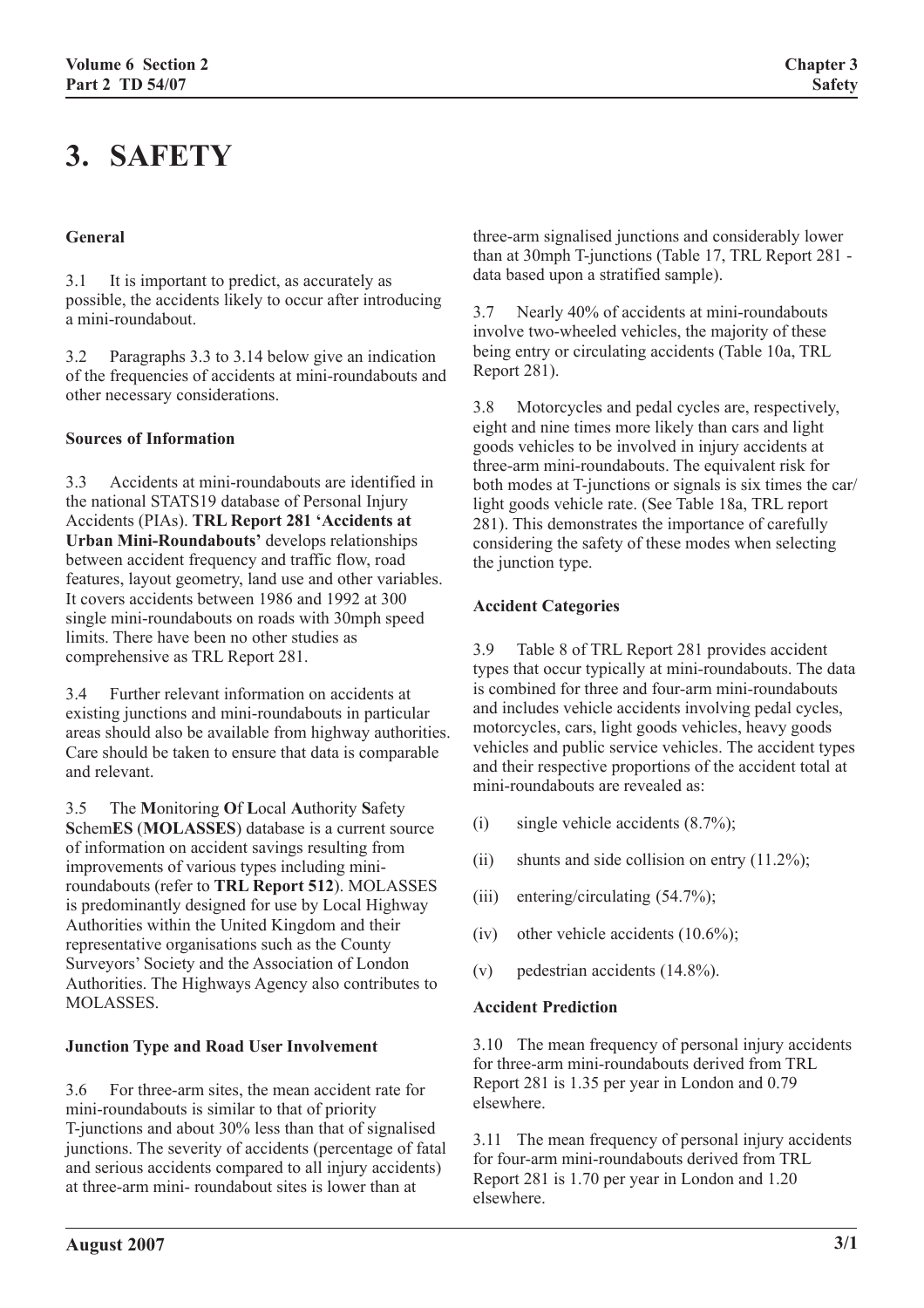3.12 Suitable computer programs, which incorporate models developed from the relationships in TRL Report 281, may be used to predict accidents in each category at mini-roundabouts. It is possible to make predictions using flow data alone, or flow data together with junction features and geometry.

3.13 The safety of most three-arm mini-roundabouts and some four-arm mini-roundabouts with low flows is robust over a wide range of variables. However, fourarm and double mini-roundabouts can produce several times more personal injury accidents than predictions or averages would suggest. At busy mini-roundabouts, drivers may be uncertain of conflicting movements, leading also to damage-only accidents.

3.14 Designers should also note that additional or unusual features at or near mini-roundabouts can give rise to higher accident rates than forecast by standard methods. At sites where accidents cannot be predicted with confidence, provision should be made for modification of the junction in the event of accidents exceeding expectations.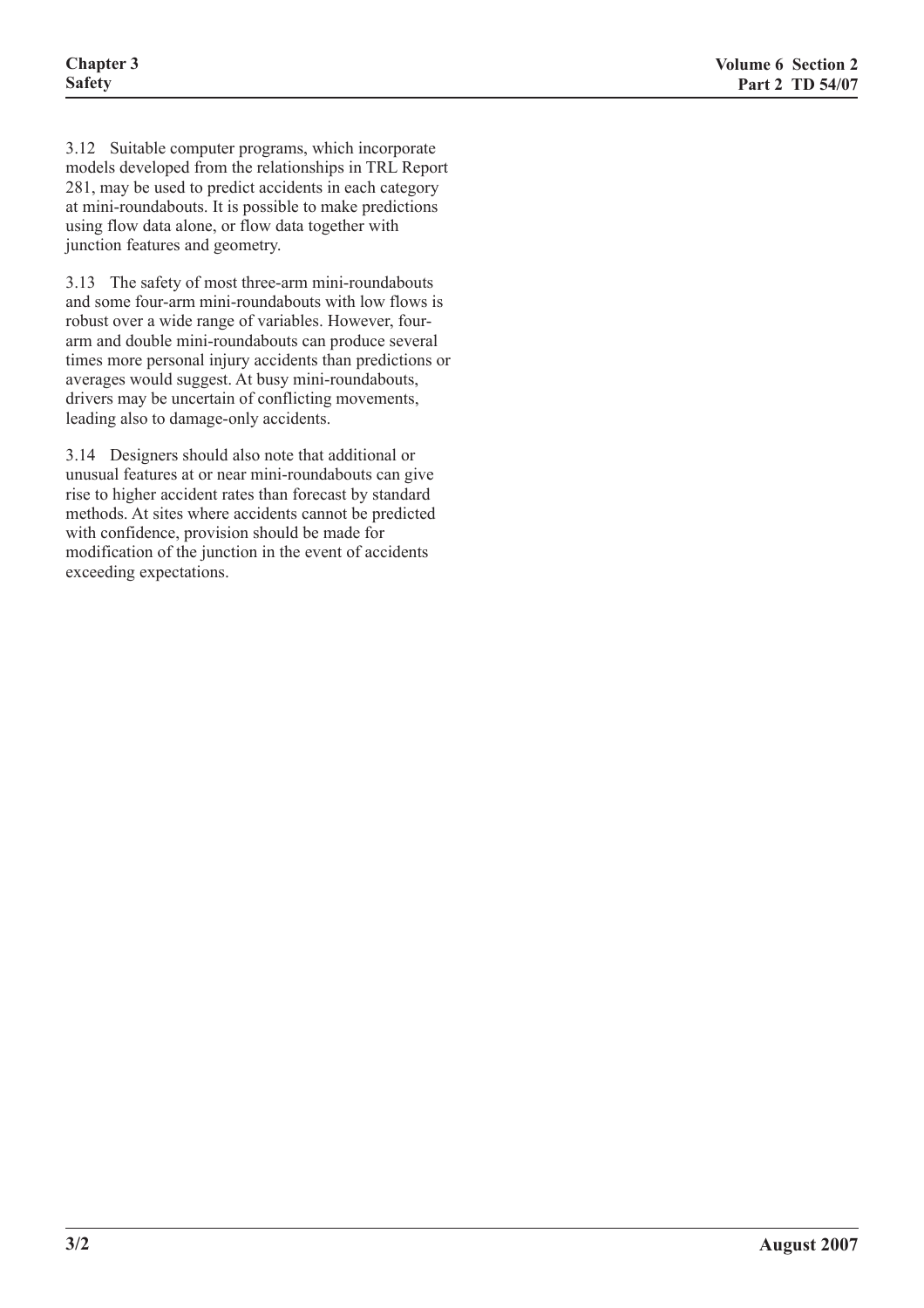# **4. ROAD USERS SPECIFIC REQUIREMENTS**

### **Pedestrians**

4.1 Careful consideration is required where significant numbers of pedestrian crossing movements are likely to take place across any of the arms of a mini-roundabout. In these circumstances, the Design Organisation must either facilitate uncontrolled crossing movements by providing adequately sized traffic islands, avoiding entries or exits greater than single lane width, or they must provide conveniently situated controlled crossing facilities.

4.2 Guidance on providing for pedestrian (and other Non-Motorised User) requirements is provided by **TA 90 (DMRB 6.3.5)**, **TA 91 (DMRB 5.2.4)** and **HD 42 (DMRB 5.2.5)**.

4.3 Introducing a mini-roundabout can significantly affect accessibility for pedestrians. Lack of gaps in entering or exiting traffic streams and difficulty in perceiving turning movements can cause difficulty.

4.4 Pedestrian movement is considered significant where flows of pedestrians are high, or are likely to include children, elderly or disabled people (e.g. schools, health facilities, shops, public transport facilities and places of employment). The Design Organisation should allow for potential pedestrian routes that have been identified as part of a walking strategy or other local policies, or where future development would lead to significant pedestrian movement.

4.5 Requirements for islands are contained in paragraphs 6.23 to 6.31.

# **Two-Wheeled Vehicles**

4.6 The safety of cyclists and motorcyclists must be considered when choosing, siting and designing a mini-roundabout. They should not be used at sites where inexperienced riders are likely to use them (on routes to schools for example) except in conjunction with adequate speed reduction measures. Alternative junction types, or

separate provision for cyclists at junctions on designated cycle routes must be provided where there are significant cycle flows (see paragraph 4.2).

4.7 Cyclists and motorcyclists are vulnerable at miniroundabouts, and young or inexperienced riders are particularly at risk. The Design Organisation should provide facilities that would allow cyclists to avoid the entire junction whenever practicable. Refer to other publications where separate provision for cyclists is required, including **TA 90 (DMRB 6.3.5)**, **TA 91 (DMRB 5.2.4)** and **HD 42 (DMRB 5.2.5),** and the Cycling Bibliography contained in **Traffic Advisory Leaflet 3/05**.

4.8 Road surfacing at a mini-roundabout can become polished or deformed by turning vehicles, particularly lorries. The skidding resistance of road markings and ironwork can also be different from that of surfacing materials. Surface features within the junction should not present a hazard for turning motorcyclists. It is recommended that ironwork is not positioned along the line a motorcyclist might be expected to take.

4.9 Ironwork must be carefully positioned to minimise the potential for powered two-wheeled vehicle loss-of-control accidents and have a suitable loading class with similar friction properties to that of the road surface.

4.10 Irregular surface features must be eliminated on the approaches to, and within the junction. Existing channels and changes in crossfall must be eliminated if they are likely to destabilise twowheeled vehicles, or to deteriorate because of a change in wheel paths resulting from the introduction of the mini-roundabout.

4.11 Where a mini-roundabout is installed the entire junction should be considered for resurfacing. This can prevent problems at the joint between the old and new road caused by the scrubbing action of the rear tyres of heavy vehicles.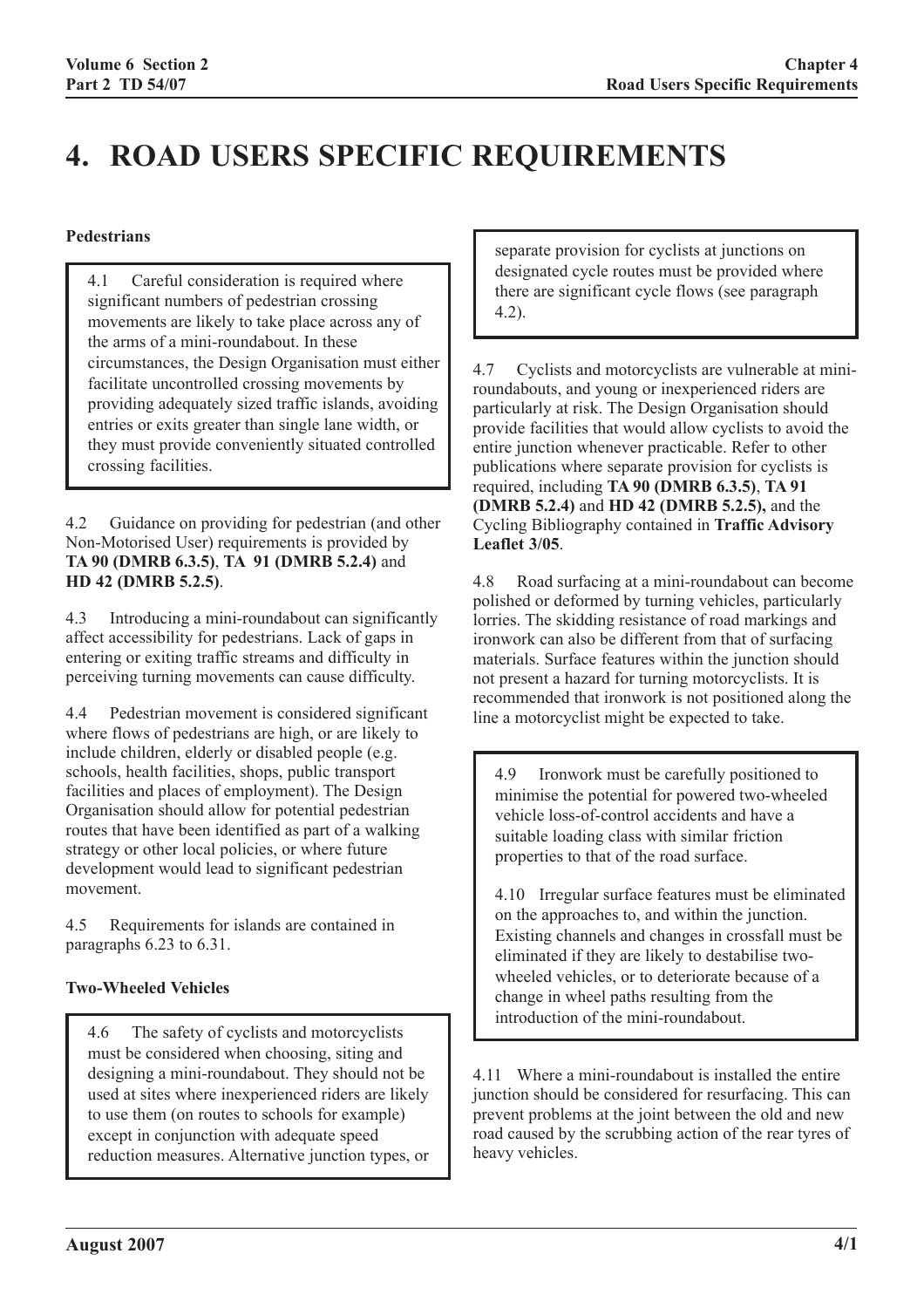4.12 See **HD 36 (DMRB 7.5.1)** for further advice on appropriate surfacing materials and **HA 83 (DMRB 4.2.4)** for safety aspects of drainage features. See **IHIE Guidelines for Motorcycling** for more details on Powered Two Wheeled Vehicle issues.

4.13 Road marking materials with improved skid resistance must be used for the whole of the miniroundabout road marking to diagram 1003.4. Details of the requirements for improved skid resistance of road markings are contained in Clause 1212 of **MCHW Volume 1**.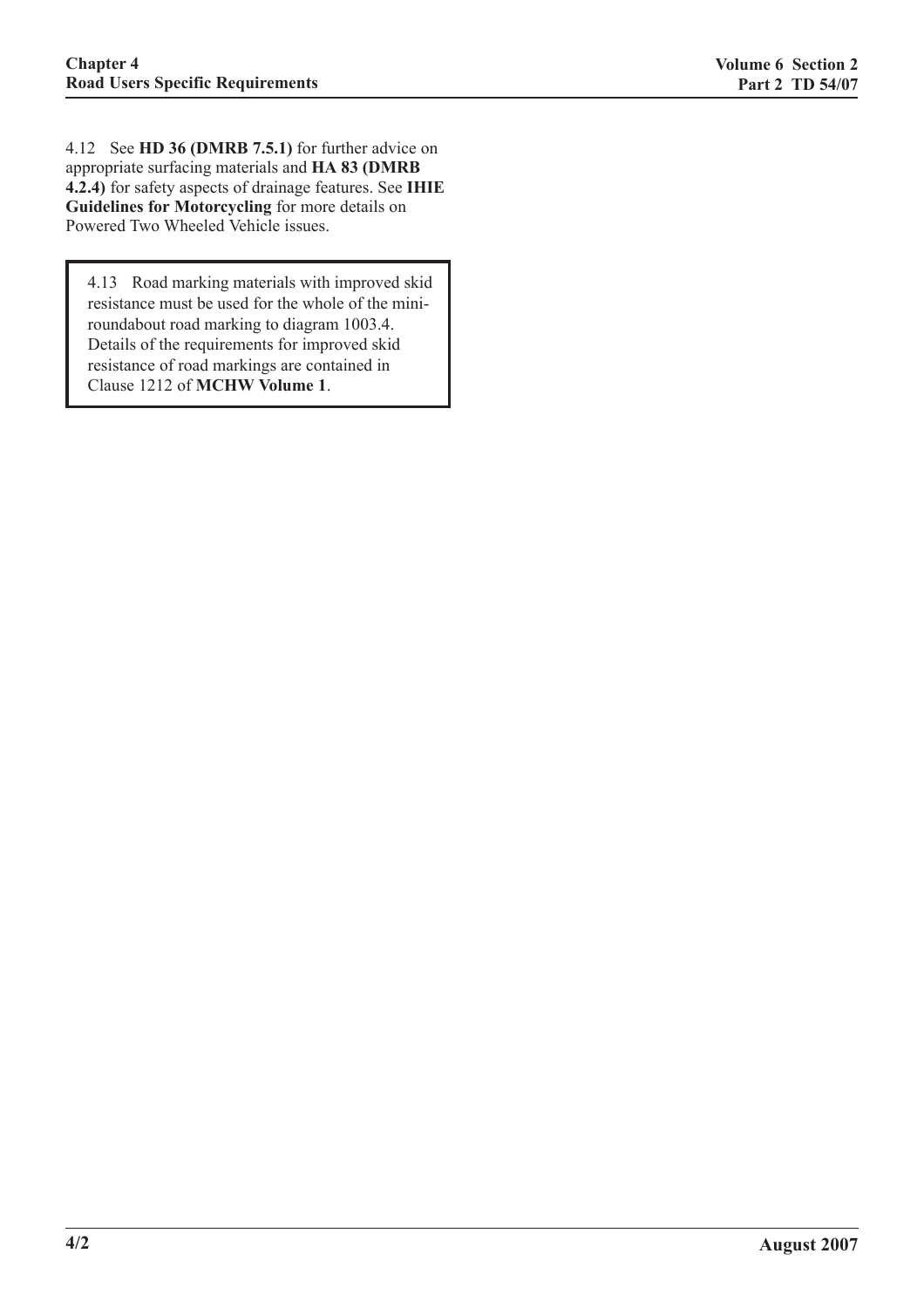# **5. ASSESSMENT**

#### **General**

5.1 A project appraisal should be carried out in accordance with the Overseeing Organisation's current practices and the requirements of this document.

#### **Capacity and Delay**

5.2 The design period and forecast of traffic growth should be subject to the requirements of the highway authority and local transport policies for the area in which the mini-roundabout is situated.

5.3 Once a preliminary geometric design has been produced, capacity and delays can be predicted for mini-roundabouts using suitable computer software, which incorporates models developed from the relationships in TRL Report 281.

5.4 A ratio of flow to capacity of 85% should be used where possible to allow for variation of  $\pm 15\%$  in the accuracy of capacity prediction. Higher values may be acceptable, subject to the assessment of other impacts, such as that on safety for vulnerable road users and the effect of possible queuing on the road network.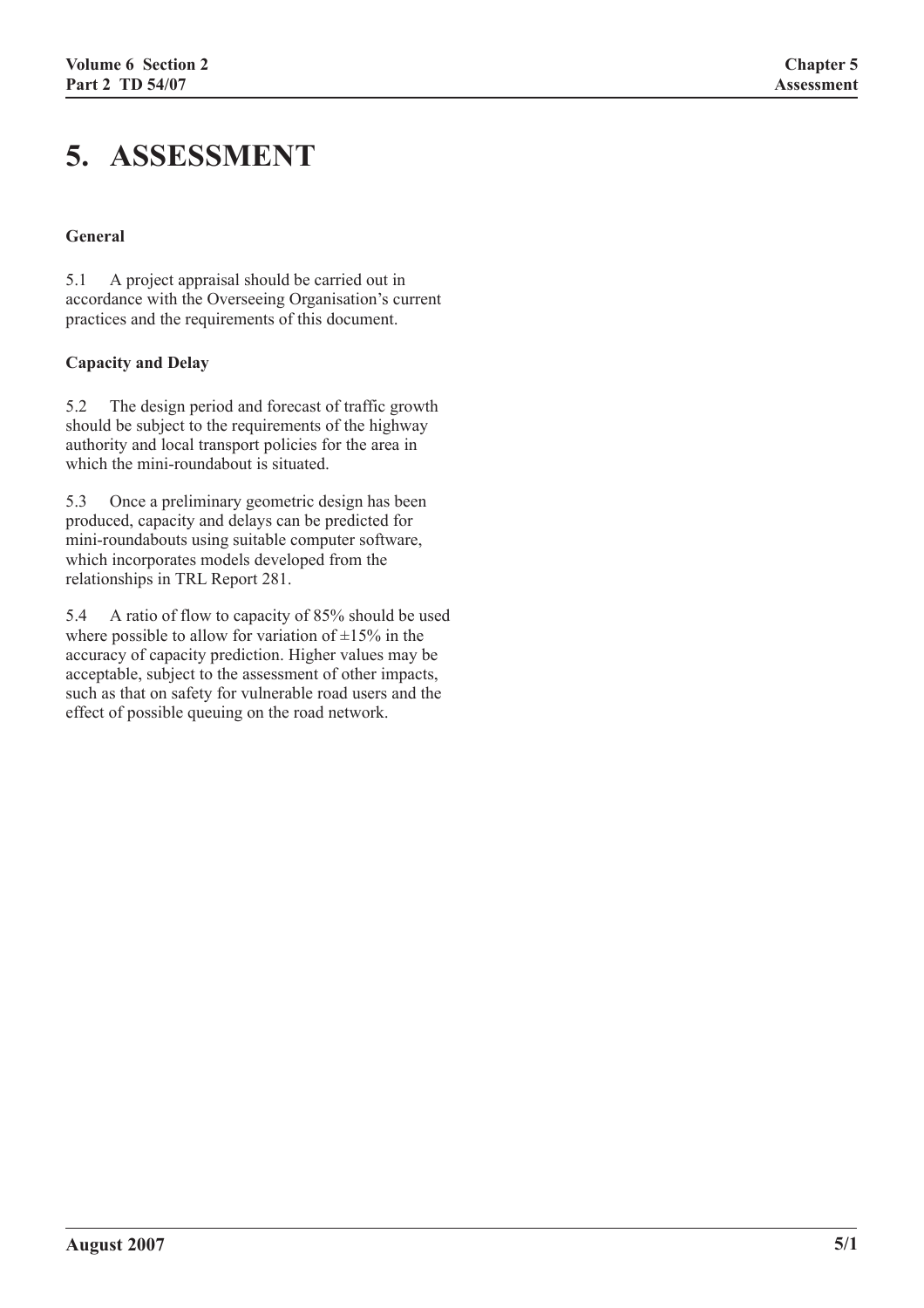# **6. GEOMETRIC DESIGN FEATURES**

#### **Inscribed Circle Diameter**

6.1 The inscribed circle diameter (ICD) of a mini-roundabout is the diameter of the largest circle that can be inscribed within the junction kerbs. The maximum ICD of a mini-roundabout is 28m. Above this dimension, a normal roundabout can accommodate the largest design vehicle and must be used. For further guidance see **TD 16 (DMRB 6.2.3)**.

### **Vehicle Path**

6.2 Both the speed and path of a vehicle through a mini-roundabout are important factors in accident causation. The layout should be designed so that the approaching drivers are aware of the circulatory nature of the junction ahead. Drivers need to be ready to stop if necessary on the approach so it is essential for entry (and circulatory) speed to be managed by careful design.

6.3 A design that encourages drivers to follow a suitable path at an appropriate speed is critical to safety. The construction of this path and the final layout is an iterative process that requires successive trial designs by repositioning traffic islands and the white circle to obtain the optimum solution. The use of a computersimulated model for vehicle movements is preferred. The use of such techniques to predict swept paths should assist the design organisation with locating kerb lines and the alignment of road markings.

6.4 As vehicle speeds should already be low, full deflection as required for standard roundabouts need not be provided. However, some deflection on entry will help to induce gyratory movement and increase efficiency. A lateral shift (see Figure 6/1) of 0.8m minimum should be provided at entry. This shift should preferably be introduced on the offside of the approach arm. For offside shift, the lateral shift should be measured from the centre of the approach road, developed at rate 1 in 7.5 as shown in Figure 6/1 Example A. In difficult circumstances where there are land or other constraints, it is possible to consider an alternative method to develop shift along the nearside carriageway edge. This method is defined as 'nearside shift' as shown in Figure 6/1 Example B. Nearside shift can be an effective way of introducing deflection in

order to encourage low entry speeds. However, nearside shift can have the effect of deflecting traffic to the right, towards the central island, and is therefore often less effective in inducing a gyratory movement than offside shift. For this reason, nearside shift is deemed to be less desirable than offside shift. For nearside shift, the lateral shift should be measured from the nearside edge of the approach road, developed at a rate 1 in 12.5.

6.5 The value of 0.8m for lateral shift corresponds to the minimum width required to accommodate hatched road marking to diagram 1040 and diagram 1040.2. These markings are used to separate opposing traffic flows and further details can be found in Chapter 5 of the Traffic Signs Manual. The layout of road markings on the approaches should encourage drivers to follow the correct route through the junction. The design should take account of predicted swept paths, and the guidance in paragraph 6.2 relating to speed management.

6.6 Where the lateral shift referred to in paragraph 6.4 cannot be achieved or visibility to the right is limited (see paragraph 6.17), mandatory give way signs and markings (diagrams 602, 1003 and 1023) may be used on the approach. The only case where it may be appropriate to use these is at an approach to a three-arm mini-roundabout where there is another entry to the right but none to the left as shown in Figure 6/5 and Chapters 3 and 5 of the Traffic Signs Manual. Their use in other situations can confuse drivers as to who has priority and undermines the priority rule established for mini-roundabouts.

6.7 When diagram 602 is used, it must be accompanied by diagram 1023 and by the give way marking to diagram 1003.

6.8 The following requirements together determine the location of the white circle as illustrated in Figures 6/2 and 6/3:

- (i) It must be as large as practicable up to a maximum of four metres diameter and positioned using the inside of the swept path of cars.
- (ii) The centre of the design vehicle path must be at least 1 metre from kerbs, the perimeter of the white circle, and from any road marking separating opposing traffic.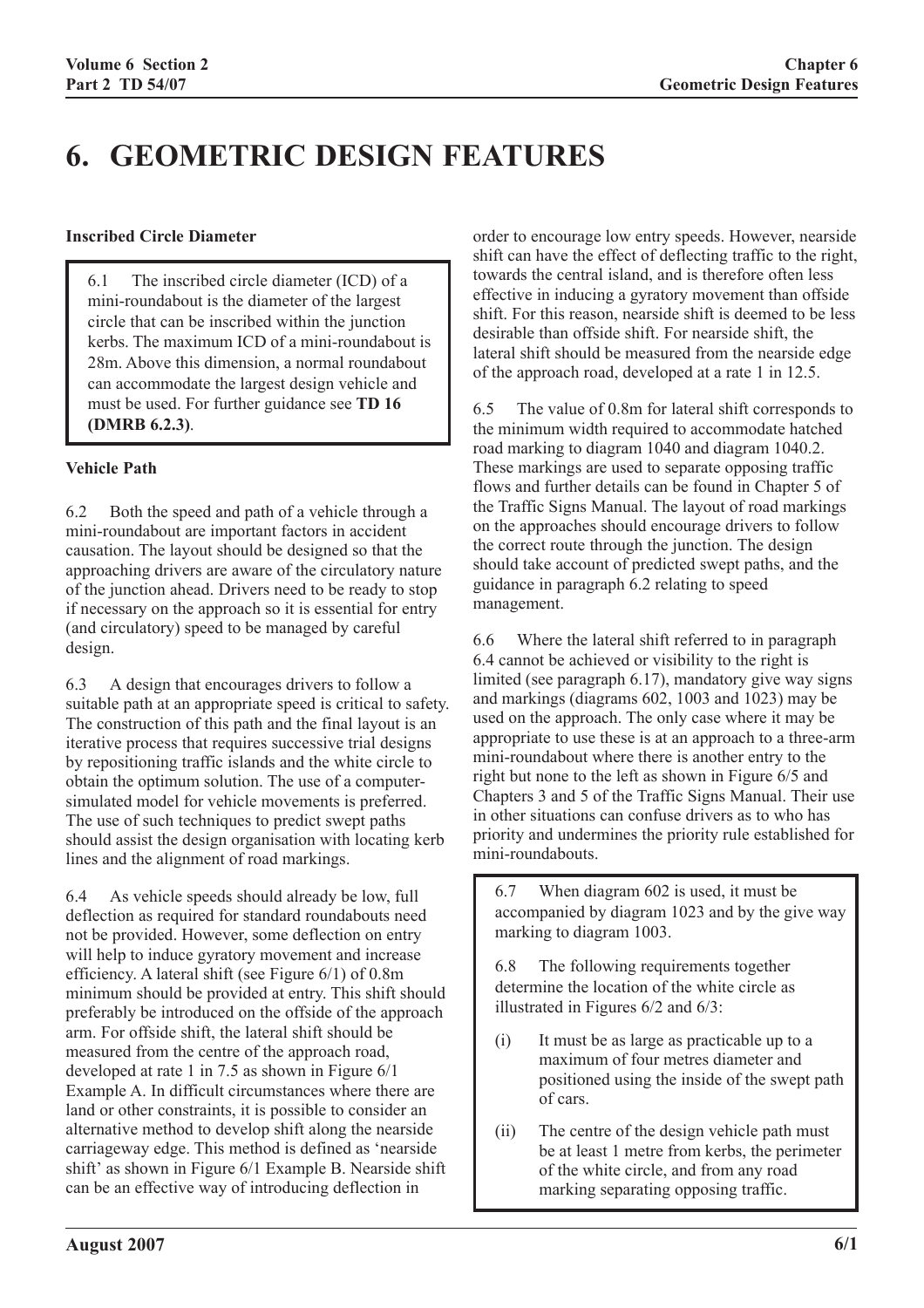- (iii) A minimum design vehicle path radius of 6 metres, at the centre of the path, must be allowed for right turns. For this radius the vehicle path should be widened to 3m at the apex of the turn.
- (iv) For mini-roundabouts with two or three entry lanes (although three lane entries are not recommended, see paragraph 2.12), the width of the circulatory carriageway must be sufficient to enable cars to travel two abreast around the white circle.

6.9 TSRGD regulation 16(1) requires that a vehicle proceeding through the junction must keep to the left of the white circle, unless the size of the

vehicle or the layout of the junction makes it impracticable to do so. Therefore, the white circle must be sized and located so that drivers of light vehicles are not encouraged to drive on it or pass on the wrong side of it when negotiating the junction.

6.10 The white circle (1m to 4m diameter) should be formed and maintained in white reflectorised materials that provide a clear and durable contrast with the adjacent surface in all conditions. It may be domed in accordance with paragraph 6.13. No road markings or road studs other than the prescribed mini-roundabout markings (diagram 1003.4) are permitted at a miniroundabout.



**Figure 6/1 – Illustration of Lateral Shift**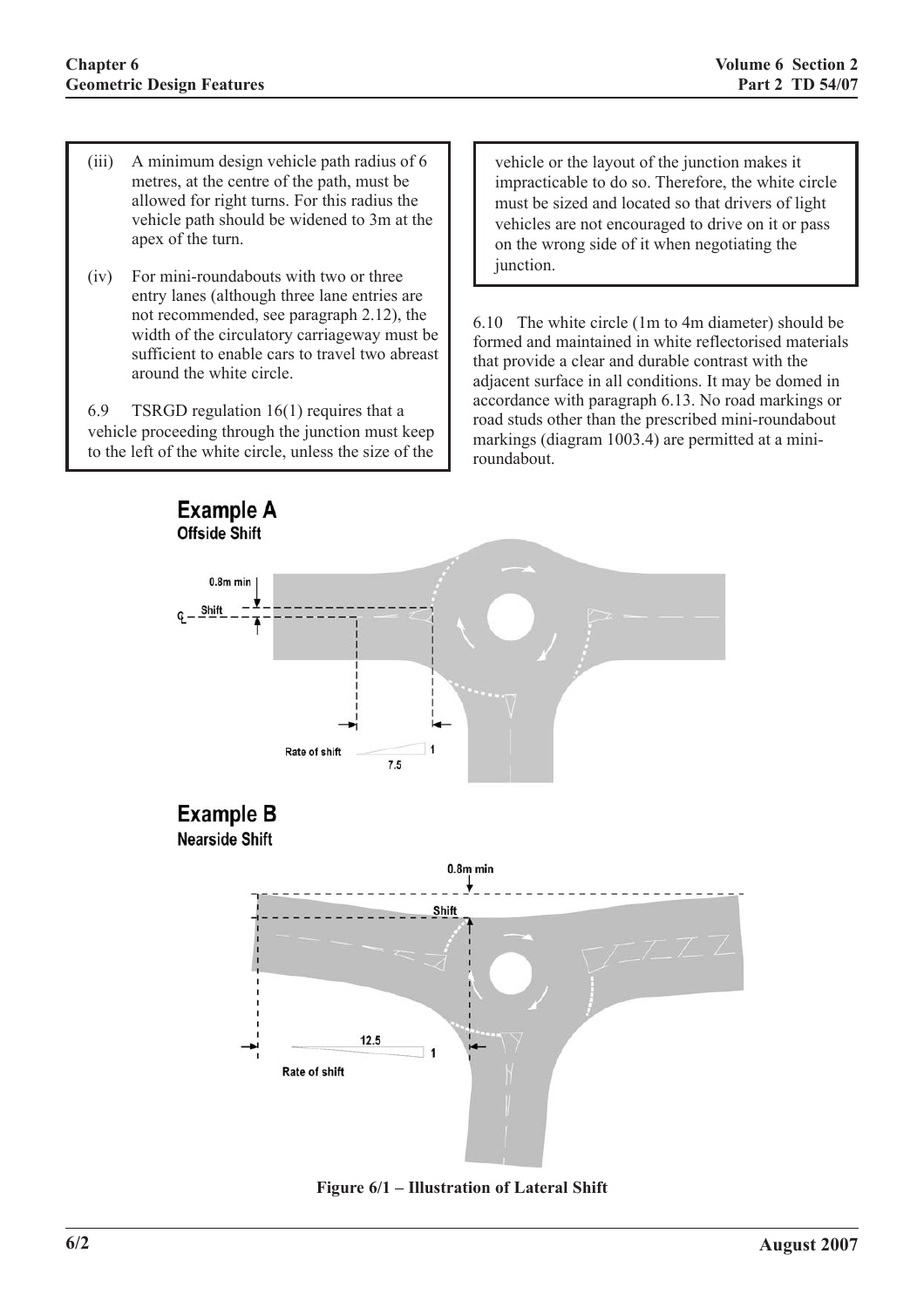

**Figure 6/2 – Determination of Vehicle Path and White Circle location Using Swept Paths**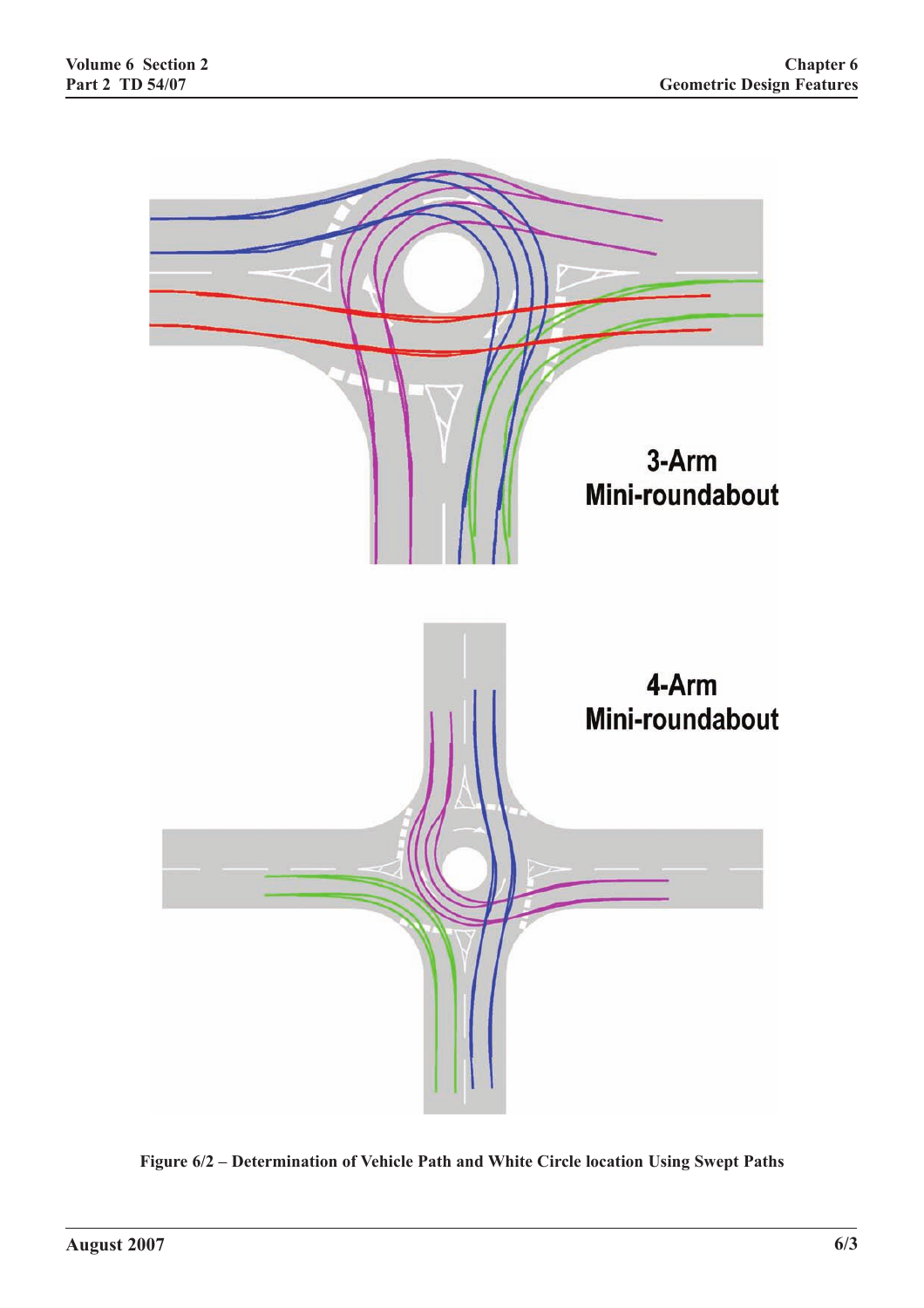

**Figure 6/3 – Determination of Vehicle Path and White Circle location Using Swept Paths**

6.11 A concentric overrun area may be used if required to increase the deflection and conspicuity; the maximum diameter of the overrun area is 7.5m. See Figure 6/4. It should be noted that light vehicles are not legally obliged to avoid overrun areas in the same way as the white circle of a mini-roundabout and therefore concentric overrun areas cannot be relied upon for the purposes of achieving deflection. Additional road markings must not be placed on or around the edges of a concentric overrun area. The circulatory arrow

markings should be placed on the surrounding circulating area and not on the overrun area. Construction materials used for overrun areas should not resemble footways or refuges and measures should be taken if necessary to discourage direct pedestrian movements into them. Overrun areas may be sloped up to the white circle at an angle of up to  $15^\circ$ . Further advice on overrun areas is contained in **Traffic Advisory Leaflet 12/93 Overrun Areas**.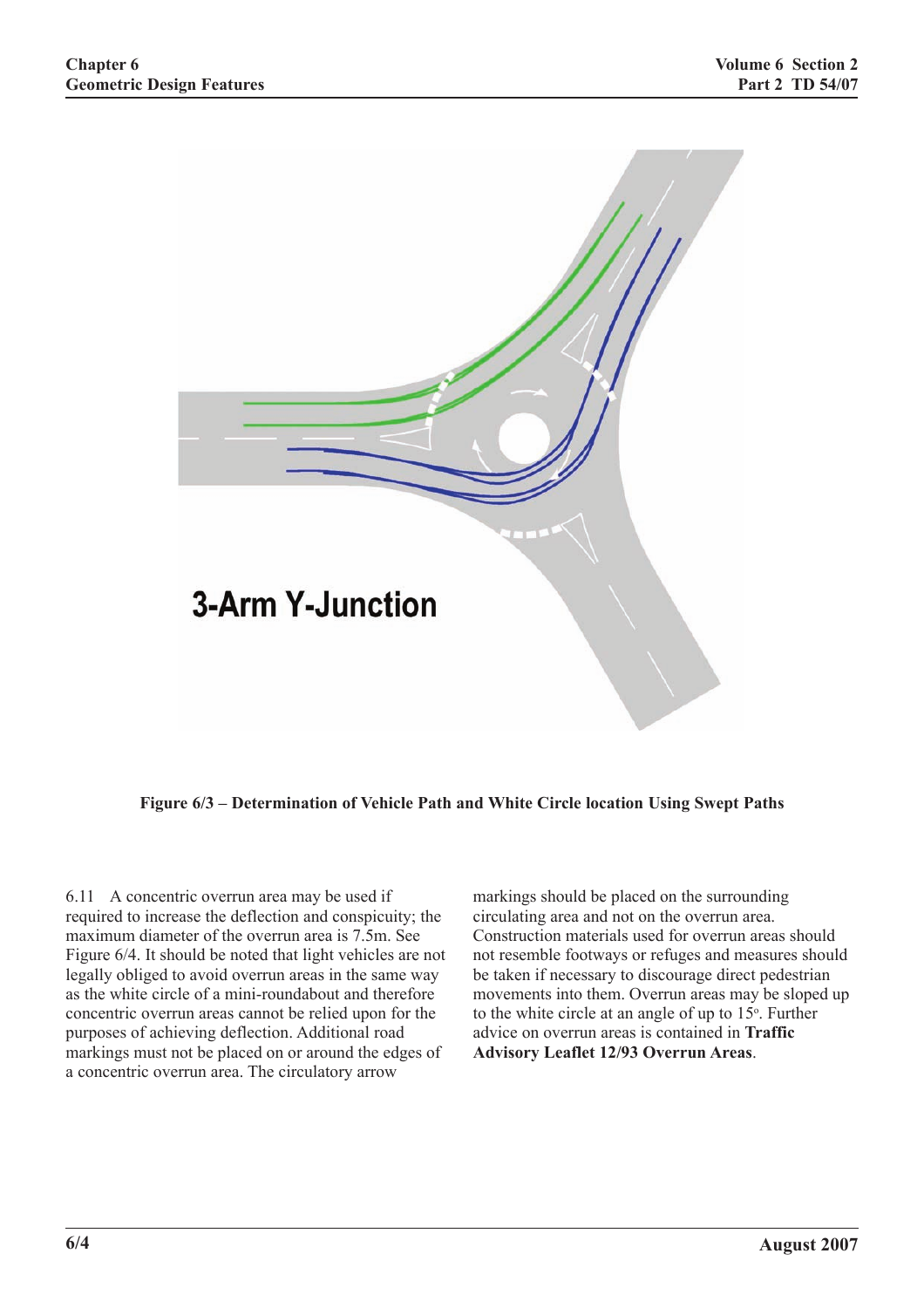

**Figure 6/4 – Flared Approach with Central Overrun Area**

# **Domed Central Markings**

6.12 A domed white circle marking can be used to deter light vehicles from overrunning and improve conspicuity. The dome will normally be formed from bituminous material, concrete or block paving. Kerbing or edging block of uniform shape with an even surface may be used to contain the white circle provided that it is reflectorised, the maximum height above the road surface at the perimeter does not exceed 6mm and the appearance of the marking complies with diagram 1003.4. Other types of white circle edging may be a hazard, particularly to cyclists and should not be used.

6.13 The white circle may be domed to a recommended maximum height at the centre of 100mm for a four-metre diameter marking. For smaller diameter markings the height of the dome should be reduced prorata (i.e. by 25mm per metre). The absolute maximum height of the dome above the adjacent carriageway permitted by TSRGD is 125mm at its highest point (including construction tolerance), but this is not recommended. The maximum height permitted at its perimeter is 6mm.

6.14 The use of a domed white circle has been found to lead to the perception of vibration by residents and discomfort to bus drivers and passengers. A domed white circle should be avoided for mini-roundabouts likely to be regularly overrun by heavy goods vehicles or buses in residential areas.

6.15 Fire and ambulance services should be consulted about any proposal to introduce a mini-roundabout with a domed white circle. Guidance on consultation procedures is contained in **Traffic Advisory Leaflet 3/94 – Fire and Ambulance Services: A Code of Practice**.

# **Visibility**

6.16 Road users approaching the give way line on any approach to a mini-roundabout need to be sure that it is safe to enter the circulatory area. The conflict point is defined by the construction in Figure 6/5. The time taken for a vehicle to travel from a stationary position at the give way line to the conflict point is defined as the 'gap acceptance time'. This is dependent on the size of the roundabout, and should be taken as two seconds when the distance from the give way line to the centre of the white circle is seven metres or less, otherwise three seconds.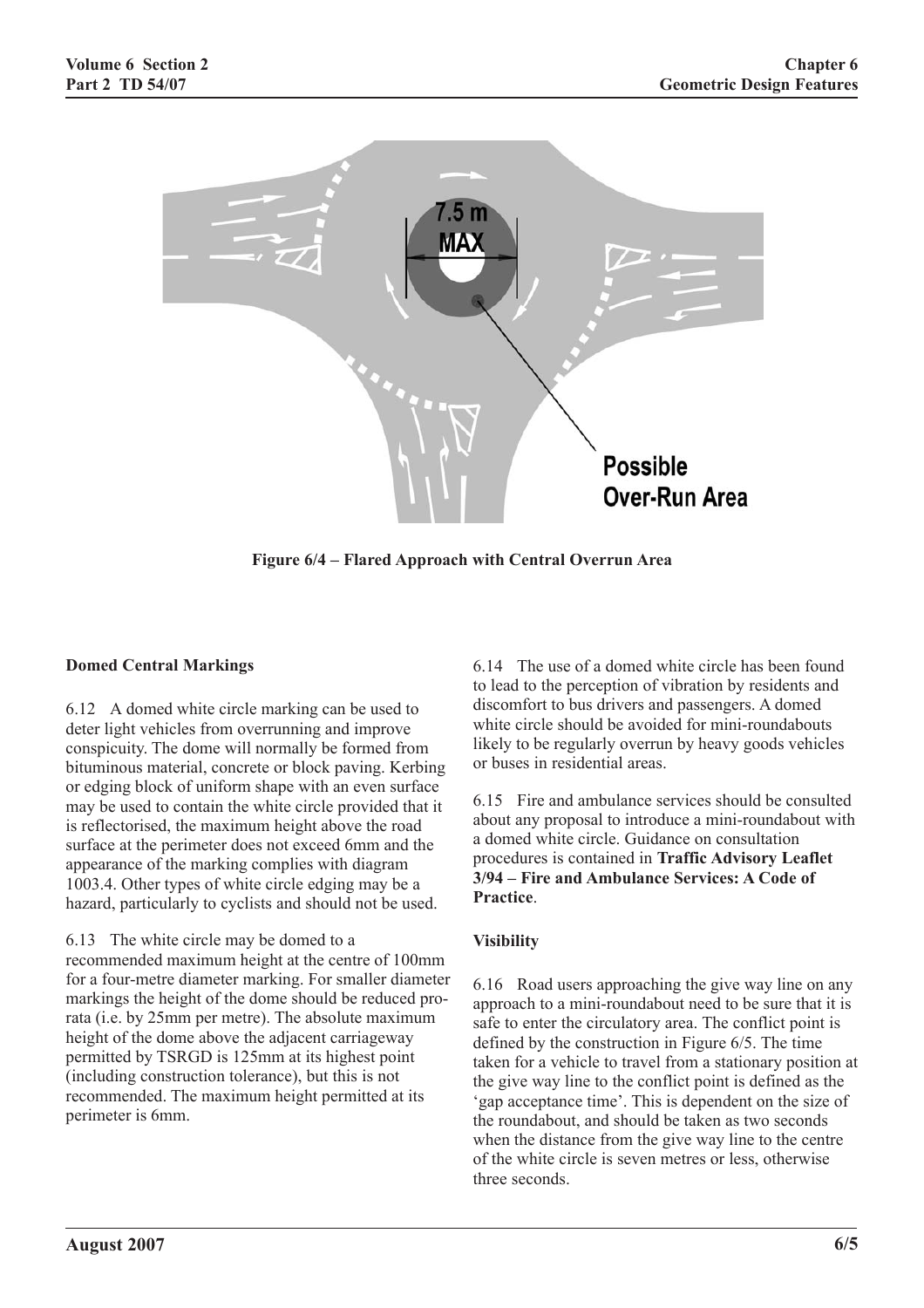

**Figure 6/5 – Mini-Roundabout Visibility Distance 'D' and Stopping Sight Distance 'E'**

6.17 The visibility distance '**D**', as shown in Figure 6/5 and Table 6/1, is the minimum sight distance required by a road user approaching the roundabout at a distance 'F' from the give way line. 'D' is measured from the centre of the offside approach lane to the nearside carriageway edge of the arm to the right. It enables the driver of an entering vehicle to observe vehicles coming from the right before they reach the conflict point. Distance 'D' varies with the  $85<sup>th</sup>$  percentile 'dry weather' approach speed 70m before the give way line on the arm to the right and the 'gap acceptance time' as determined in paragraph 6.16. See **TA 22 (DMRB 5.1.4)** for guidance on speed measurement.

6.18 The visibility distance 'D' must be provided within the whole of the visibility envelope between driver's eye heights of 1.05m and 2.0m at the centre of the offside approach lane to object heights between 0.26m and 2.0m at the nearside edge of the arm to the right.

| 85 <sup>th</sup> percentile           | 'D' distance (m)                                                |                                                                   |  |
|---------------------------------------|-----------------------------------------------------------------|-------------------------------------------------------------------|--|
| speed of arm<br>to the right<br>(mph) | For a Gap<br>Acceptance<br><b>Time of Two</b><br><b>Seconds</b> | For a Gap<br>Acceptance<br><b>Time of Three</b><br><b>Seconds</b> |  |
| 35                                    | 40                                                              | 55                                                                |  |
| 30                                    | 35                                                              | 50                                                                |  |
| 25                                    | 25                                                              |                                                                   |  |

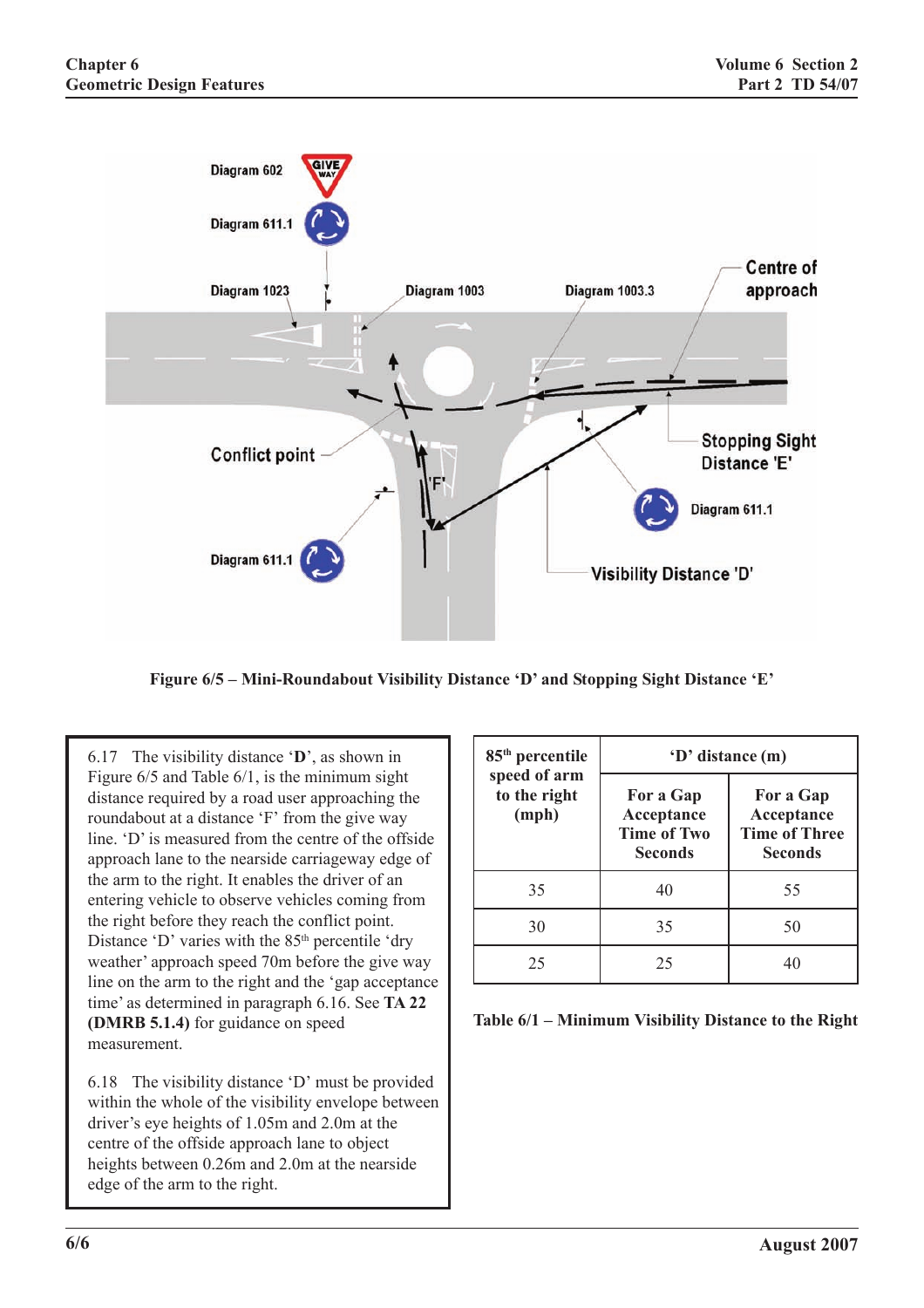6.19 The give way marking (to diagram 1003.3) used at mini-roundabouts requires road users to give way to circulating traffic at or immediately beyond the line. The 'F' distance in Figure 6/5 must be a minimum of 9m, so that the first two vehicles in the approach queue have visibility of traffic coming from the arm on the right, but see paragraphs 6.20 and 6.21.

6.20 In difficult circumstances, the 'F' distance in Figure 6/5 for an arm may be taken as a relaxation from 9m to 4.5m, providing that the maximum peak hour entry flow on the arm is less than 300 veh/hr. In exceptionally difficult circumstances, a relaxation to 2.4m (absolute minimum) is permissible, as it enables a road user who has reached the give way line to see approaching vehicles without encroaching past the give way line. This will, however, allow only one vehicle at a time to enter safely and requires following drivers to be prepared to stop and look. An 'F' dimension of 2.4m must only be used on an arm with a maximum peak hour entry flow of 300 veh/ hr or less and where there is no entry arm to the left (see paragraph 6.6). In such cases the mandatory give way markings and upright sign (diagrams 1003, 1023 and 602) must be used to require road users to give way to circulating traffic at the line.

6.21 Excessive visibility between adjacent entries can result in approach and entry speeds greater than desirable for the junction geometry, with a tendency for approaching drivers to take a decision too early about whether to give way. Road users approaching a miniroundabout need to be able to stop if vehicles are circulating or if there is an obstruction on the junction. Although the 'D' distance must always be provided, there is little or no advantage in increasing it as this could lead to excessive approach speeds. Design Organisations should consider limiting the visibility to the right of adjacent entries to a maximum 'F' distance of 15m back on the approach and to no more than the 'D' distance.

6.22 The Stopping Sight Distance 'E' in accordance with Table 6/2 and Figure 6/5 must be provided within the whole of an envelope between eye heights of 1.05m and 2.0m at the centre of the path of an approaching vehicle to object heights of 0.26m to 2.0m at the give way line.

| 85 <sup>th</sup> percentile<br>speed (mph) | Minimum 'E'<br>distance (m) |  |
|--------------------------------------------|-----------------------------|--|
| 35                                         | 80                          |  |
| 30                                         | 70                          |  |
| 25                                         | 50                          |  |

#### **Table 6/2 – Minimum Stopping Sight Distance**

#### **Traffic Islands**

6.23 Traffic islands may be provided to separate opposing streams of traffic and, if appropriate, to serve one or more of the following purposes as shown on Figure 6/6:

- assist provision of adequate deflection of the path of vehicles approaching the mini-roundabout;
- increased conspicuity to drivers approaching the mini-roundabout;
- pedestrian use (subject to the requirements of paragraph 6.28);
- calming feature (subject to the requirements of paragraph 2.20).

6.24 Islands for separating opposing streams of traffic or deflecting approaching vehicles may be kerbed physical islands or created using prescribed road markings. Solid or raised areas of markings at miniroundabouts are not permitted other than for the white circle.

6.25 A kerbed splitter island must be provided where, without it, vehicles would encounter an easier path if they were to pass on the wrong side of the white circle.

6.26 A kerbed island may also be used at an entry to accommodate 'keep left' bollards, supplementary signs to diagram 611.1 (see paragraph 7.4) and, if appropriate, diagram 602 (see paragraph 6.7). Care should be taken to ensure that any sign on a kerbed island does not obscure visibility to the right.

6.27 **Local Transport Notes 1/95** and **2/95** on the Assessment and Design of Pedestrian Crossings contain advice on islands/refuges for pedestrian use.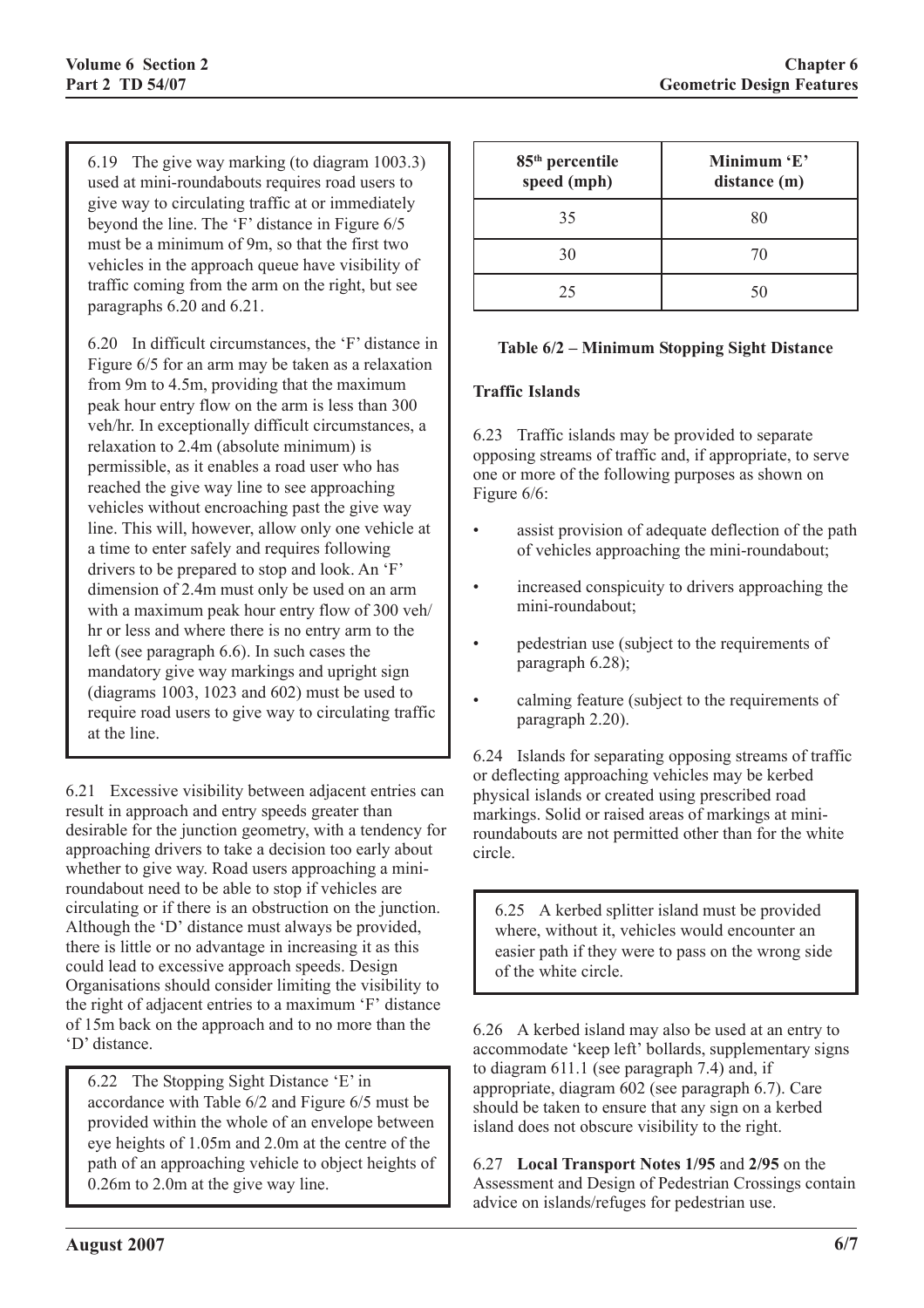6.28 Kerbed islands provided to assist crossing pedestrians must be located within 20m of the give way line at the nearest point. Pedestrian facilities located more than 20m from the junction may be too far from the desire line, which may cause pedestrians not to use the facility. Pedestrian facilities located over 60m from a mini-roundabout perform independently of the junction.

6.29 The minimum requirement for road markings on the approaches to kerbed physical islands is to provide warning lines to diagram 1004 (see Chapter 5, paragraph 4.23 of the Traffic Signs Manual). However, if a kerbed island is at risk of being overrun by approaching, circulating or exiting vehicles, it must be positioned at least 0.5m clear of any vehicle swept path.

6.30 **Traffic Advisory Leaflet 1/97 'Cyclists at Road Narrowings'** contains advice on safe widths of carriageways for cyclists.

6.31 Kerbed islands to narrow the carriageway within 40m of the give way line of a mini-roundabout may be used as a calming feature to control the speed of approaching traffic. Further guidance on the use of islands for this purpose is contained in **Traffic Advisory Leaflet 7/95 'Traffic Islands for Speed Control'**.

# **Entry and Lane Widths**

6.32 The minimum lane width permitted at the give way line is 3.0m, except at a two lane approach where the minimum lane widths can be reduced to 2.5m, provided heavy goods vehicles and buses do not frequently use the entry. The maximum lane width at the give way line for a single lane entry is 4.0m.

6.33 At an entry with two or three lanes (although three lane entries are not recommended, see paragraph 2.12), no more than one lane must be marked as being for a given exit arm, such that traffic going ahead or turning proceeds in single file (see Figure 6/4). No more than two lanes must be provided at an intermediate give way line between double mini-roundabouts.

#### **Approach Narrowing**

6.34 Road markings, islands and existing kerbs may not create sufficient deflection of vehicle paths. A reduction in vehicle speeds may be achieved by narrowing the approach. Narrowings within 15 metres of the give way line have been found to be associated with fewer accidents at an entry. Overrun areas may be considered instead if narrowings would affect the swept path of long vehicles on the nearside of an entry. Further advice on Overrun Areas is contained in **Traffic Advisory Leaflet 12/93**.

6.35 Kerbed build-outs reduce the crossing width for pedestrians and permit the mini-roundabout sign to be located in a more visible position for approaching traffic. Where kerbed build-outs are used, care should be taken to avoid causing drainage problems or creating 'dead' areas of carriageway that are not used by traffic or are difficult to maintain. Build-outs can become a source of damage only accidents, especially in poor visibility (Refer to paragraph 7.9 for guidance on ensuring that build-outs are conspicuous).

### **Position of Give Way Markings**

6.36 Typically the give way line (to diagram 1003.3) is placed on the circumference of the largest circle that can be inscribed within the junction kerbs. However, where the swept path of the largest design vehicle likely to use the junction crosses the inscribed circle, the give way markings for the affected arms must be moved back such that they are not crossed by the outside edge of the swept path. Where mandatory give way markings (to diagram 1003) are used (see Figure 6/5 and paragraph 6.7), they should be placed in a straight line at right angles to the vehicle path with no part of the marking inside the outer edge of the swept path of the largest design vehicle circulating past the entry.

# **Crossfall**

6.37 Mini-roundabouts have often been superimposed on the existing carriageway profile with little or no change in level. Channels, which may give the impression of a former priority junction layout, should be eliminated. Where the carriageway levels are reprofiled, crossfall towards the centre island should be avoided. Ideally, some outward sloping crossfall assists conspicuity of the junction (see paragraph 7.16).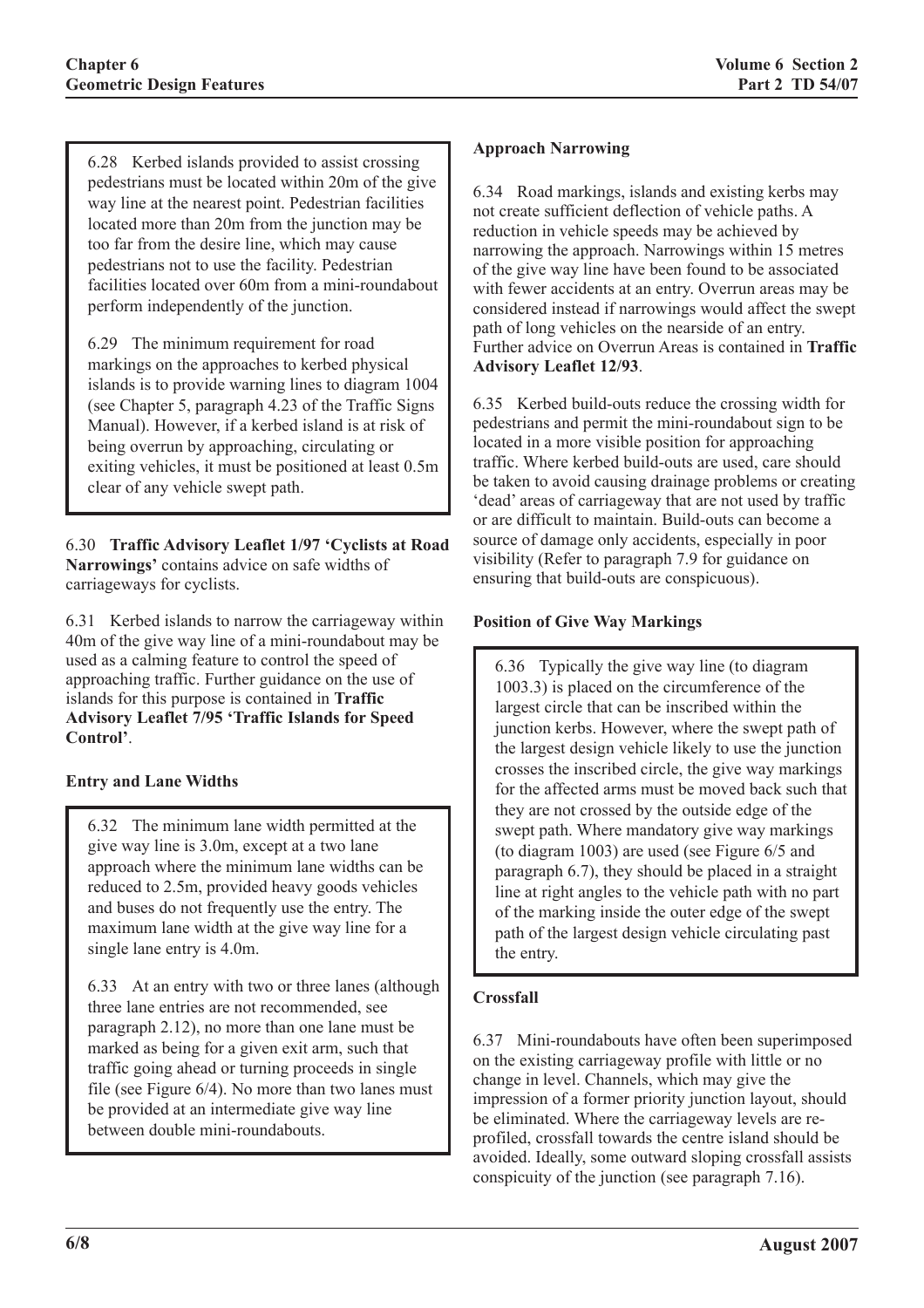

**Figure 6/6 – Examples of Island Functions**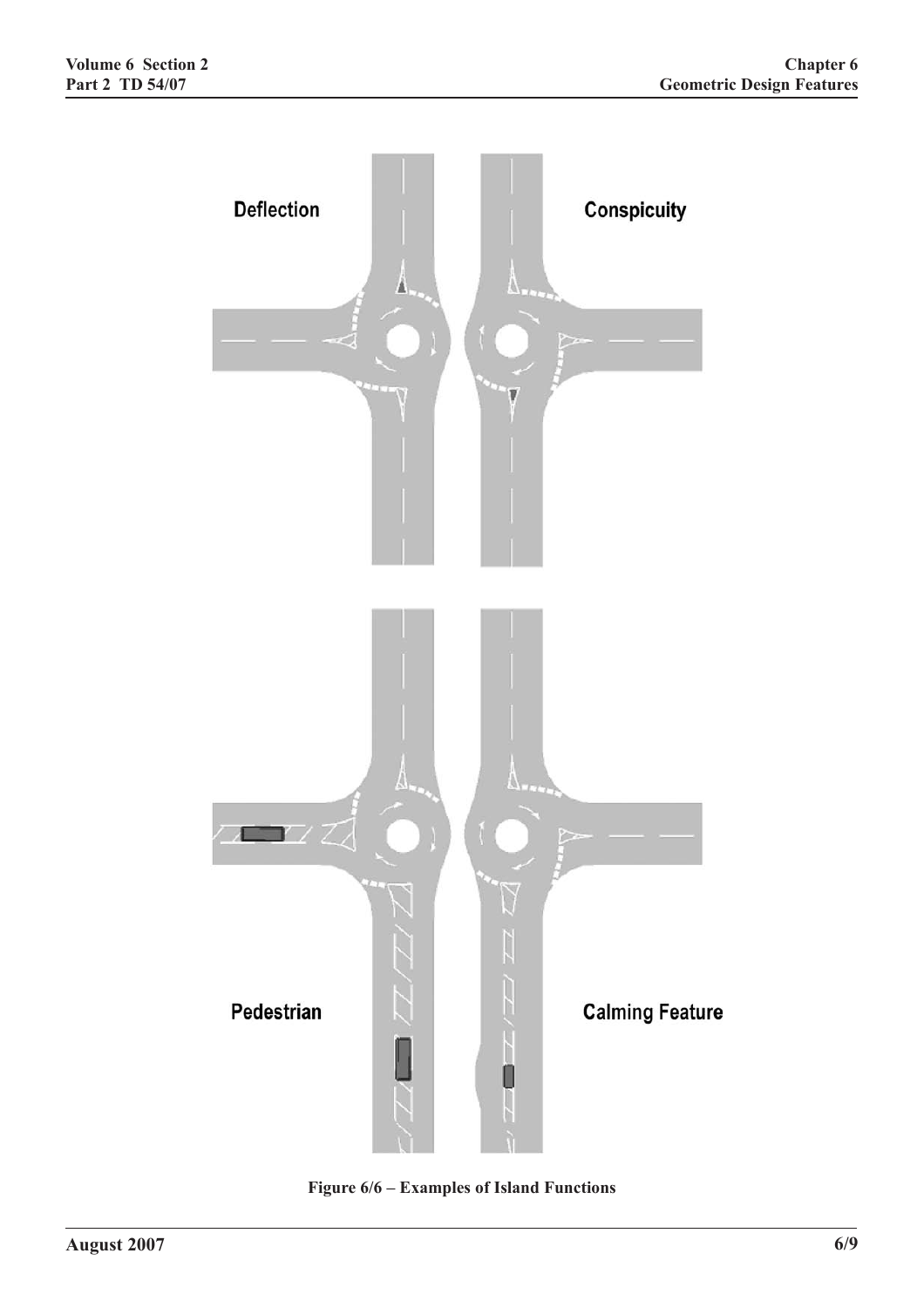# **7. CONSPICUITY**

#### **General**

7.1 It is important that a mini-roundabout is conspicuous to approaching drivers at all times.

7.2 Designers should consider the driver's view of the junction and its approaches, including the combined effect of signs, road markings, road surfacing, islands, horizontal alignment, crossfalls, road lighting and permanent or temporary obstructions. These features must combine effectively to make the mini-roundabout stand out clearly to all road users, for all driving conditions, during the day and at night.

7.3 In particular, the design process for miniroundabouts should involve site visits by the designer, in daylight and during the hours of darkness, who should carefully note the effect of the factors in this Chapter on conspicuity and drivers' likely perceptions of the junction.

#### **Signs and Markings**

7.4 If the regulatory sign to diagram 611.1 is not visible from 50m before the give way line or is not sufficiently conspicuous, an additional sign to diagram 611.1 should be provided on a kerbed splitter island, together with the mandatory give way sign if appropriate (see paragraph 6.7).

7.5 The layout and number of arms of a miniroundabout should be clearly perceptible in all conditions at a distance of 15m before the give way lines. If not, advance warning should be provided using signs to diagram 2024, 2119 or 2120 as appropriate.

7.6 A roundabout warning sign (diagram 510) should be provided if the visibility distance to the miniroundabout regulatory sign (diagram 611.1) is less than 50 metres and an advance direction sign to diagram 2024, 2119 or 2120 does not precede the junction. Further details on warning sign provision can be found in Chapter 4 of the Traffic Signs Manual.

7.7 Conspicuity should not rely solely on road markings, which can become worn or may be less conspicuous in the wet or in adverse lighting conditions.

7.8 It should be verified that visibility of regulatory and warning signs for a mini-roundabout cannot be adversely affected by trees in leaf, parked vehicles or other obstructions.

7.9 Where a build-out is provided, its conspicuity and that of the junction as a whole may be enhanced if vertical features such as bollards, directional or regulatory signs can safely be located on the build-out. Care must be taken to ensure that nothing is installed on the build-out that could be regarded as an unauthorised obstruction to the highway. Any bollards installed should be crash friendly.

7.10 The use of grey backing boards may be appropriate for enhancing conspicuity of the miniroundabout regulatory sign or where a Give Way sign to diagram 602 is to be co-located with it. The Give Way sign should be uppermost (see Chapter 1 of the Traffic Signs Manual, paragraph 1.63). Generally, the use of yellow backing boards should be reserved for identified problems of drivers missing the sign until very late, or not seeing it at all. For further advice on the use of backing boards reference should be made to Chapter 1 of the Traffic Signs Manual.

#### **Road Lighting**

7.11 In Northern Ireland, Wales and Scotland, road lighting must be provided at miniroundabouts.

7.12 In England, the provision of road lighting at mini-roundabouts must be considered in accordance with DMRB 8.3.

#### **Surface Construction**

7.13 The use of surfacing of a specific colour may be effective as a remedial measure; however the conspicuity of road markings must be taken into account. Coloured surfacing should not be laid in any shape or pattern intended to convey a meaning as a road marking. Further advice on coloured road surfacing is contained in **TA 81 (DMRB 6.3.4)**.

7.14 There are relatively few examples of miniroundabouts with special surfacing on approaches. High friction material can be of benefit to motorcyclists on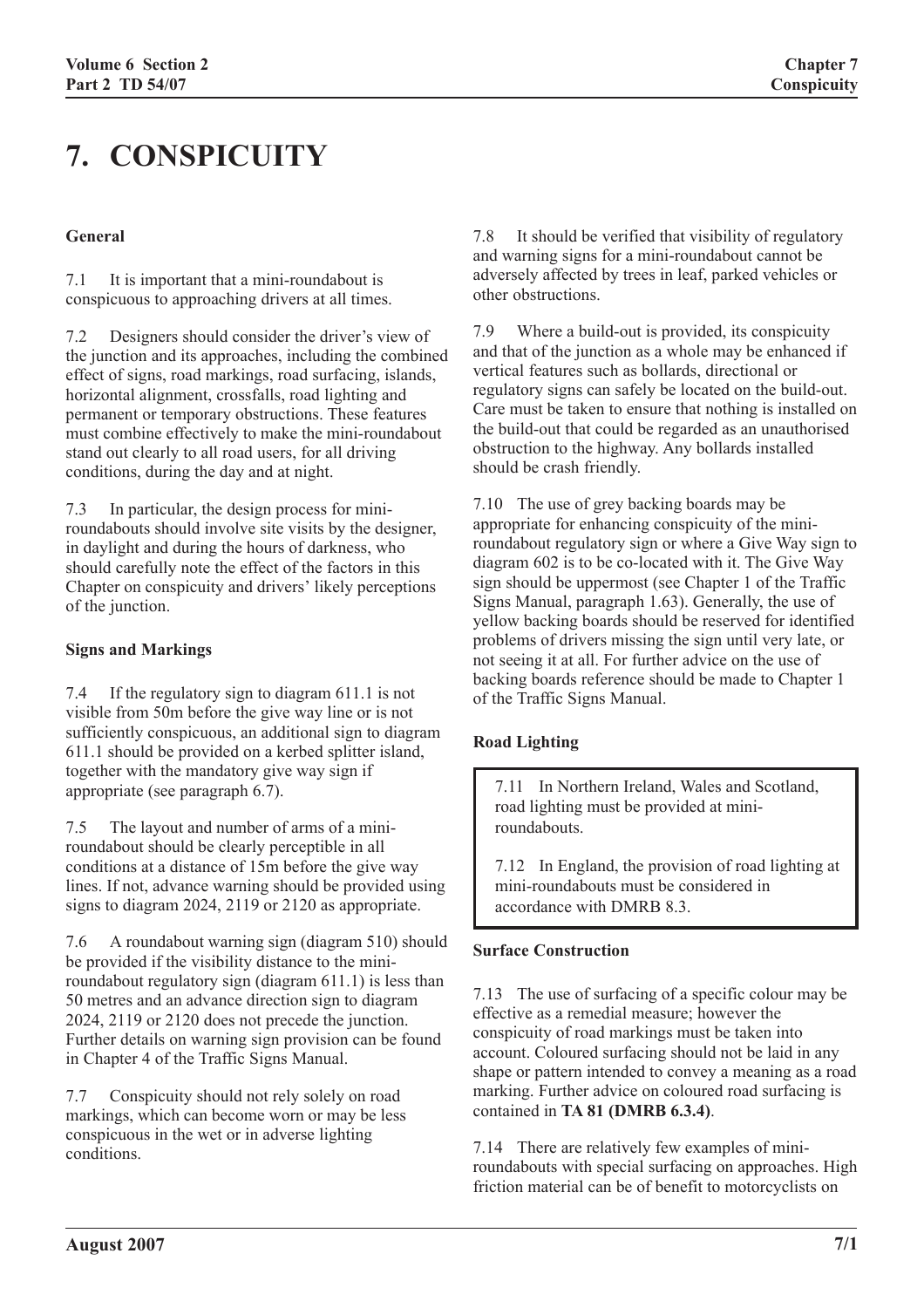the circulating area and on approaches to pedestrian facilities but, generally, appropriate design features should ensure safe speeds of approach. A need for high friction or contrasting surfacing on an approach may be indicative of lack of driver perception or excessive approach speeds, which should be eliminated in more appropriate ways.

7.15 Concentric overrun areas formed of contrasting materials and sloped as discussed in paragraph 6.11 can make a substantial contribution to the conspicuity of a mini-roundabout.

7.16 A domed white circle in conjunction with outward facing crossfall will also help to make a mini-roundabout more conspicuous. Gradients or crossfalls which result in the white circle being situated below the plane of the inscribed circle can reduce conspicuity of the white circle and introduce rapid reversals of crossfall in design vehicle paths and must therefore be avoided. In the treatment of crossfalls and gradients, designers must be careful not to create any ponding or significant accumulation of run-off at the white circle, since the installation of gullies is undesirable.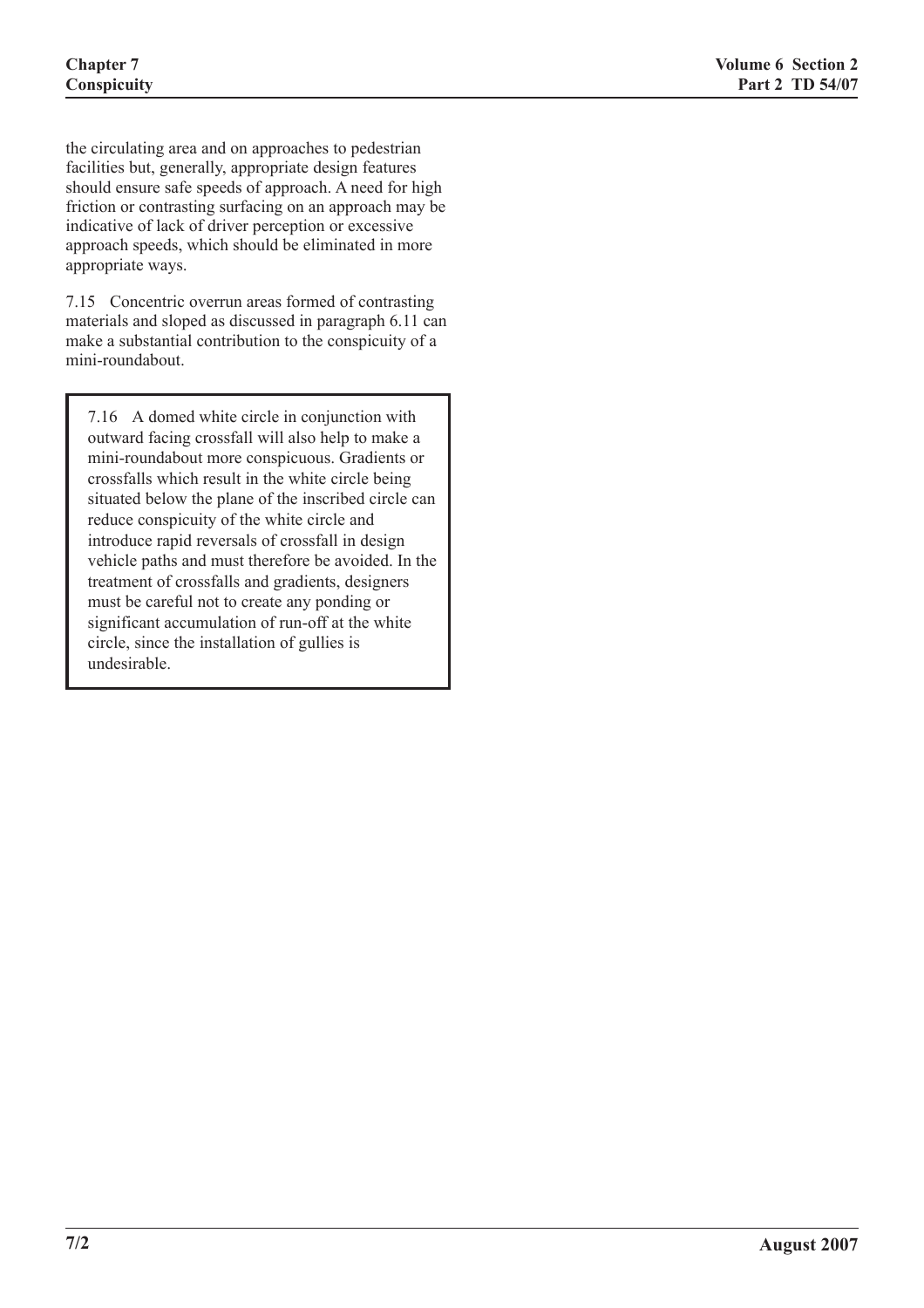# **8. REFERENCES**

#### **Introduction**

The Traffic Sign Regulations and General Directions (TSRGD)

Traffic Signs Manual: Chapters 1, 3, 4 & 5

TD 16 DMRB 6.2.3 Geometric Design of Roundabouts

#### **Siting and Use of Mini-roundabouts**

| <b>TD42</b>                                                                                      | <b>DMRB 6.2.6</b>             | Geometric Design of Major/<br><b>Minor Priority Junctions</b>                               |             |  |
|--------------------------------------------------------------------------------------------------|-------------------------------|---------------------------------------------------------------------------------------------|-------------|--|
| <b>TD41</b>                                                                                      | <b>DMRB 6.2.7</b>             | Vehicular Access to All<br><b>Purpose Trunk Roads</b>                                       | S.          |  |
| <b>TA 87</b>                                                                                     | <b>DMRB 6.3.5</b>             | Traffic Calming on Trunk<br>Roads A Practical Guide                                         | $S_i$<br>T. |  |
| <b>TA 82</b>                                                                                     | <b>DMRB 8.1.1</b>             | Installation of Traffic Signals<br>and Associated Equipment                                 |             |  |
| <b>TA 84</b>                                                                                     | <b>DMRB 8.1.2</b>             | Code of Practice for Traffic<br>Control and Information<br>Systems for All-Purpose<br>Roads | T           |  |
|                                                                                                  |                               |                                                                                             | $\bf R$     |  |
| <b>TD 50</b>                                                                                     | DMRB 6.2.3                    | The Geometric Layout of<br>Signal-Controlled Junctions<br>and Signalised Roundabouts        | $T_{\rm A}$ |  |
| <b>TA68</b>                                                                                      | <b>DMRB 8.5.1</b>             | Assessment and Design of<br>Pedestrian Crossings                                            | T.          |  |
| DfT Traffic Advisory Leaflet:<br>2/05 Traffic Calming<br>$\overline{\mathrm{H}}$<br>Bibliography |                               |                                                                                             |             |  |
|                                                                                                  | DfT Traffic Advisory Leaflet: | $10/93$ Toucan - An<br>Unsegregated Crossing for Pedestrians and Cyclists                   | H           |  |
| 9/94 Horizontal<br>DfT Traffic Advisory Leaflet:<br>$\overline{\mathrm{H}}$<br>Deflections       |                               |                                                                                             |             |  |
| DfT Traffic Advisory Leaflet:<br>7/95 Traffic Islands for<br>D<br>Speed Control<br>B             |                               |                                                                                             |             |  |
| DfT Traffic Advisory Leaflet:<br>01/96 Traffic<br>Management in Historic Areas                   |                               |                                                                                             |             |  |
|                                                                                                  |                               |                                                                                             |             |  |

DfT Traffic Advisory Leaflet: 01/98 Speed Cushion Schemes

DfT Traffic Advisory Leaflet: 01/00 Traffic Calming on Major Roads

- SI 1999 No 1025 The Highways (Road Humps) Regulations 1999: TSO
- SI 1999 No 1026 The Highways (Traffic Calming) Regulations 1999: TSO
- SI 1994 No 2488 The Roads (Traffic Calming) (Scotland) Regulations 1994
- I 1998 No 1448 The Road Humps (Scotland) Regulations 1998

#### **Safety**

| TRL Report No 512 | Monitoring Local Authority |
|-------------------|----------------------------|
|                   | Road Safety Schemes using  |
|                   | MOLASSES: TRL Ltd: 2001    |
|                   | and www.trl.co.uk/molasses |
|                   |                            |

| TRL Report 281 | Accidents at Urban Mini- |
|----------------|--------------------------|
|                | roundabouts (1998)       |

#### **Road Users Specific Requirements**

| TA 90                                                                | DMRB 6.3.5        | The Geometric Design of<br>Pedestrian, Cycle and<br><b>Equestrian Routes</b> |
|----------------------------------------------------------------------|-------------------|------------------------------------------------------------------------------|
| TA 91                                                                | <b>DMRB 5 2 4</b> | Provision for Non-Motorised<br>Users                                         |
| HD42                                                                 | <b>DMRB 5 2 5</b> | Non-Motorised User Audits                                                    |
| HD <sub>36</sub>                                                     | <b>DMRB</b> 7.5.1 | Surfacing Materials for New<br>and Maintenance<br>Construction               |
| HA 83                                                                | <b>DMRB 4.2.4</b> | Safety Aspects of Road Edge<br><b>Drainage Features</b>                      |
| DfT Traffic Advisory Leaflet:<br>3/05 Cycling<br><b>Bibliography</b> |                   |                                                                              |

Manual of Contract Documents for Highway Works Volume 1: Specification for Highway Works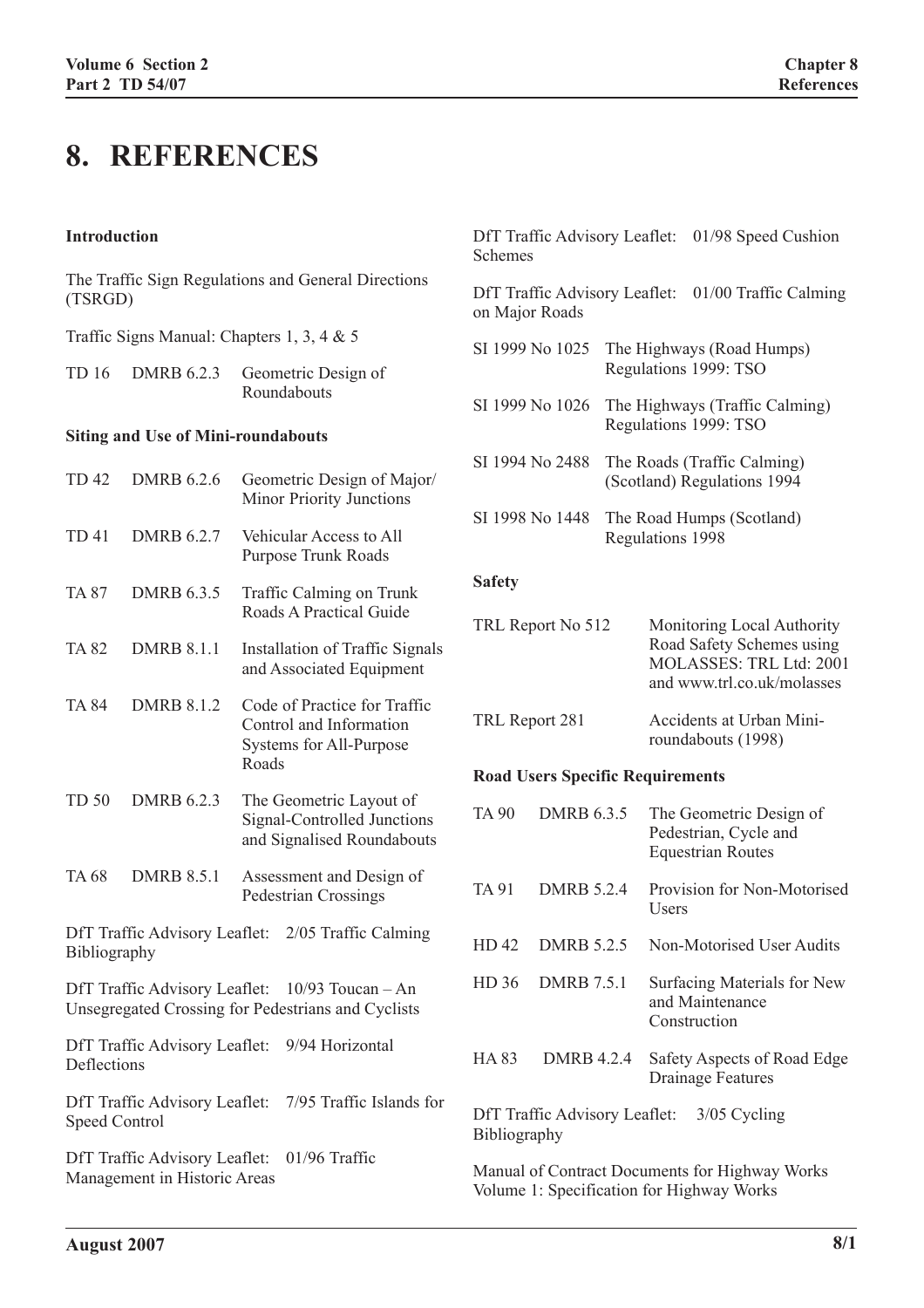IHIE Guidelines for Motorcycling – Improving Safety through Engineering and Integration. (April 2005).

# **Geometric Design Features**

|                 | TA 22 DMRB 5.1.4<br>on All Purpose Roads                                               | Vehicle Speed Measurement                            |
|-----------------|----------------------------------------------------------------------------------------|------------------------------------------------------|
|                 |                                                                                        | DfT Traffic Advisory Leaflet: 12/93 Overrun Areas    |
|                 | DfT Traffic Advisory Leaflet: 3/94 Fire and<br>Ambulance Services - A Code of Practice |                                                      |
| Narrowings      |                                                                                        | DfT Traffic Advisory Leaflet: 1/97 Cyclists at Road  |
|                 | Local Transport Note:<br><b>Pedestrian Crossings</b>                                   | 1/95 The Assessment of                               |
| Crossings       |                                                                                        | Local Transport Note: 2/95 The Design of Pedestrian  |
| Conspicuity     |                                                                                        |                                                      |
| <b>DMRB 8.3</b> |                                                                                        | Traffic Signs and Lighting,<br>Section 3: Lighting   |
| TA 81           | DMRB 6.3.4                                                                             | Coloured Road Surfacing in<br>Road Layout (Excluding |

Traffic Calming)